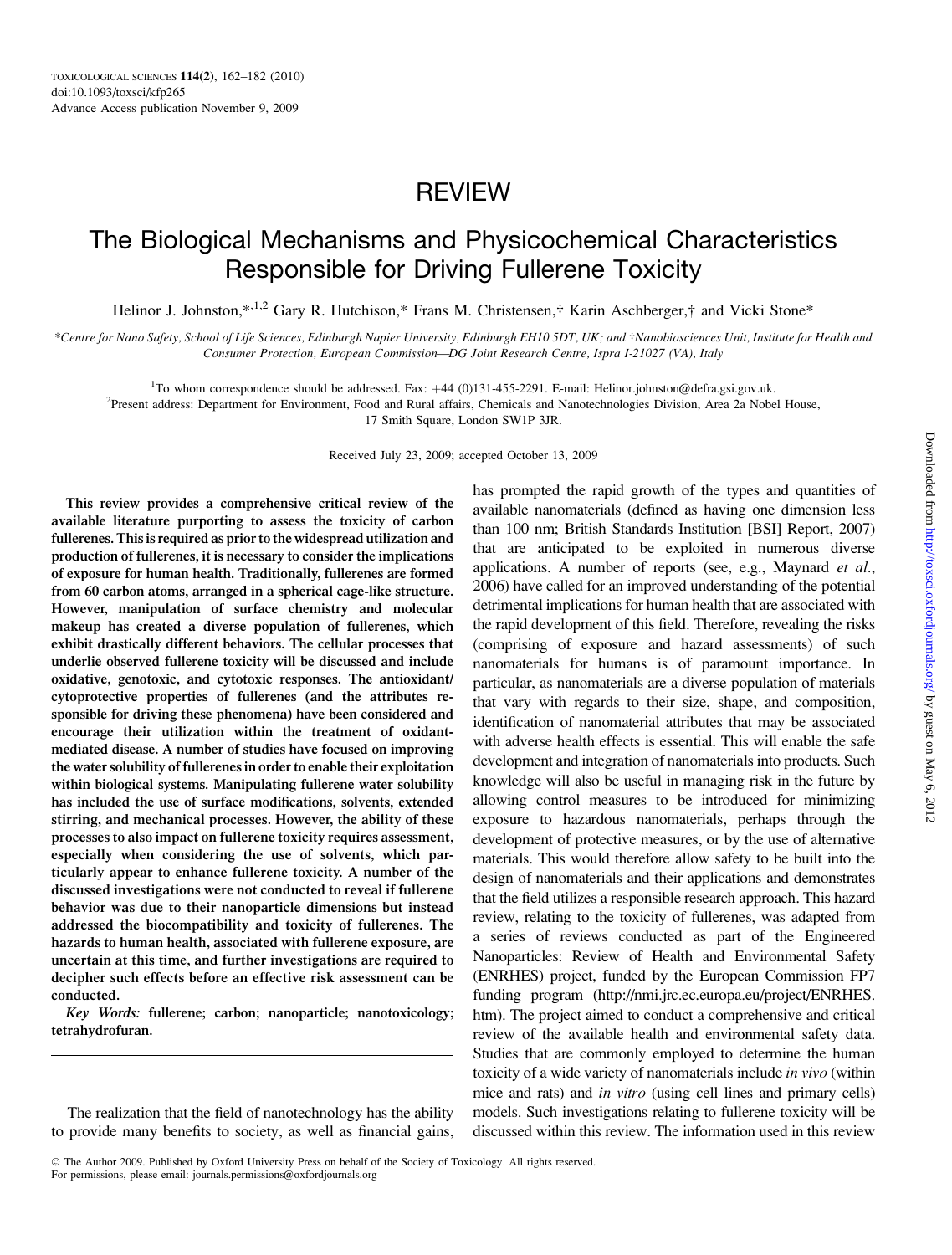is to be combined with a review of the human and environmental published exposure data and an evaluation of industrial activity in this area in order to provide the basis for a risk assessment based on current understanding.

Carbon fullerenes (also termed  $C_{60}$ , Buckminsterfullerene, or buckyballs) were first discovered by Kroto et al. (1985) and describe 60 linked carbon atoms in a highly stable icosahedron, consisting of 60 vertices and 32 (12 pentagonal and 20 hexagonal) faces (see Nielson et al., 2008 for more details). Consequently, carbon fullerenes have a spherical cage-like structure and have a diameter of about 1 nm and thus can be defined as a nanomaterial. Fullerene production can occur naturally as they can be released from combustion processes such as forest fires (Powell and Kanarek, 2006). Alternatively, there has been an increase in the intentional production of fullerenes due to the realization that novel exploitable properties are exhibited by materials that contain ''nano'' dimensions (< 100 nm), and as a result, the use of  $C_{60}$  is being considered for drug delivery and recently within a number of cosmetic products, such as face creams (Halford, 2006). Fullerenes therefore conform to the definition of a nanomaterial, whereby they contain a dimension of less than 100 nm (BSI Report, 2007), which gives rise to unique novel properties to enable their exploitation within numerous applications. Therefore, assessing the toxicity of fullerenes is necessary as, although beneficial properties are exhibited by nanomaterials as a consequence of their small size, unpredictable toxic effects may also transpire that require identification. However, it is relevant that a number of the described studies are relatively old, and so their focus was not on the nano dimensions of fullerenes, and instead were preliminary investigations into fullerene toxicity and biocompatibility. A particular focus of the more recent studies has been to determine the antioxidant properties exhibited by fullerenes due to the fact that this phenomenon can be exploited within the treatment of oxidantmediated disease. Studies have also investigated methods to improve fullerene dispersion within aqueous suspensions to enable their utilization within biological systems.

Although  $C_{60}$  is depicted as particles consisting of a cage of 60 or more carbon atoms, in reality, fullerene molecules crystallize into larger structures. Therefore, exposure is often to clusters of crystals termed nano or colloidal fullerenes. In order to enhance dispersion, and to minimize the cluster/crystal size, it is common to use chemical or physical means of particle dispersion. Due to the importance of fullerene solubility to its exploitation, fullerene derivatives have been generated that exhibit greater water solubility than their "pristine" (i.e., unmodified) counterparts. For example, fullerols (also termed fullerenols) are often produced, whereby the surface of the fullerene molecule is polyhydroxylated to render fullerenes more water soluble. Therefore, numerous fullerene types exist, and their impact on fullerene properties and toxicity requires identification. However, despite the use of chemical or physical procedures to aid in particle dispersal, the stability of such suspensions is

uncertain and is likely to impact on the toxicity exerted by fullerenes.

Ascertaining which attributes of fullerenes drive the observed toxic responses, as well as identifying the mechanisms underlying any observed toxicity, is of vital importance. Experimental exposure conditions are described within the review and include preparation techniques utilized, dispersion methods employed, model used, concentration of particles administered, and duration of exposure. However, such information is not always clearly stipulated by investigators, which is a disadvantage when assessing the contribution of experimental design to the observed toxicity of fullerenes. In addition, identifying hazards related to fullerene exposure is complicated by the fact that there are a variety of fullerene derivatives available, which stems from the number of carbon atoms used to generate fullerenes, the diverse array of moieties that can be attached to the fullerene surface, and the different preparation processes utilized to render fullerenes water soluble. Therefore, thorough physicochemical characterization of fullerenes is required to accompany the toxicological observations made (Warheit, 2008) in order to assess what attributes of fullerenes are responsible for driving the observed toxic responses. Specifically, determining particle characteristics that are repeatedly associated with toxic responses would facilitate the design of nanomaterials, which avoid the incorporation of such attributes and thus allow their safer integration into products to allow the benefits of nanotechnology to be realized.

### IN VIVO ASSESSMENT OF FULLERENE TOXICITY

As a consequence of the number of expected applications that contain fullerenes, it is anticipated that exposure could occur via oral, dermal, pulmonary, or injection routes. Therefore, toxicity at the site of exposure is of particular interest (namely the skin, lungs, and gastrointestinal tract), but it is also relevant that fullerenes may distribute throughout the body and accumulate within sites distal to their portal of entry, such as the liver and spleen. The in vivo studies identified have either administered fullerenes via the lungs, via injection (iv or ip administration), or dermally. These studies are few in number, and so the available data relating to in vivo toxicity are rather limited. It is necessary to highlight that a particular focus on pulmonary and dermal exposures to fullerenes has been used in this review, with injection studies used to address the toxicokinetics and biocompatibility of fullerenes.

### Pulmonary Exposure to Fullerenes

Previous studies have highlighted that particle size is an important determinant of particle toxicity, specifically that particles with nano dimensions (< 100 nm) are more toxic than their larger equivalents (see, e.g., Ferin et al., 1992), and the relevance of this to fullerenes is worthy of consideration due to their definition as nanoparticles (NPs). Accordingly, Baker et al. (2008) exposed rats to NP (55 nm diameter,  $2.22 \text{ mg/m}^3$ ) and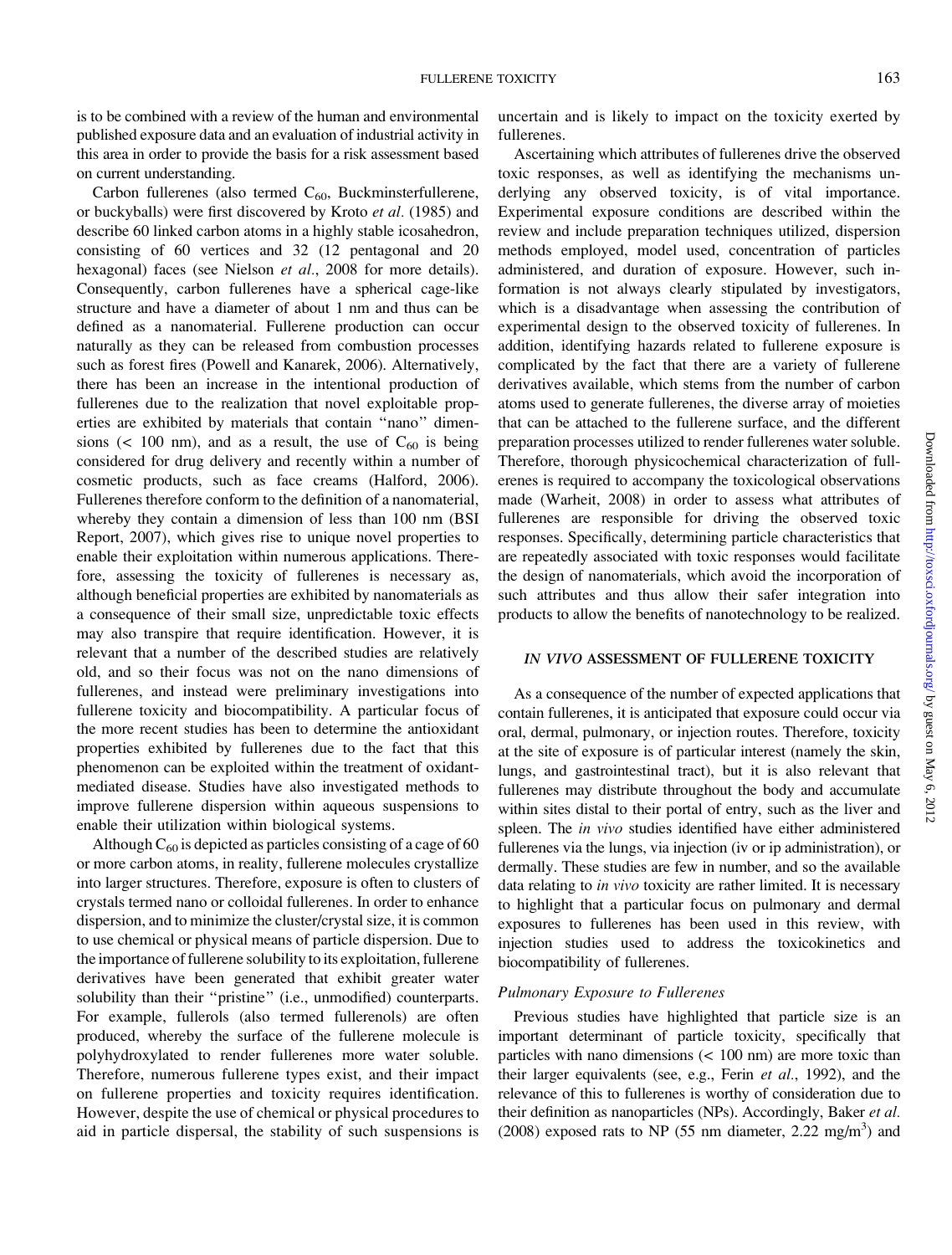microparticle (0.93  $\mu$ m diameter, 2.35 mg/m<sup>3</sup>) forms of C<sub>60</sub> via nasal inhalation. Briefly, aerosol generation involved the milling of bulk fullerenes, which were transferred into a nitrogen gas stream, then a particle attrition chamber was used to reduce particle size, NPs only were then heated and flash vaporized and oxygen levels were increased prior to their exposure of animals. The exposures were conducted for 3 h/day for 10 consecutive days, and toxicological assessments were conducted up to 7-day postexposure. The lung burden of particles was also assessed, which was generally greater for the NP-exposure group. Specifically, the pulmonary deposition fraction of  $C_{60}$  NPs was 14.1% and for  $C_{60}$  microparticles was 9.3%. However, the half-life for  $C_{60}$  within both treatment groups was similar, being 26 days for NPs and 29 days for microparticles, thus suggesting that similar elimination processes were involved during their removal from the lungs. The exposures did not result in detectable gross or microscopic lesions at necropsy, and minimal hematology and serum chemistry changes were observed. Within the lungs, no cellular infiltration (indicative of an inflammatory response) was observed, although  $C_{60}$  was internalized by alveolar macrophages. Therefore, the study did not reveal any inflammation or toxicity for  $C_{60}$  in the lungs of rats nor did it reveal any differences in toxicity when generated in the NP or microparticle forms.

Fujita et al. (2009) treated rats with  $C_{60}$  via whole-body inhalation for 6 h/day, 5 days/week, for a total of 4 weeks. The exposure system consisted of a pressurized nebulizer and a mist dryer, connected to the exposure chamber. Observations continued for a period of up to 1-month postexposure, during which time the authors observed, using DNA microarrays, an upregulation in a small number of genes involved with the stimulation of inflammation, oxidative stress, apoptosis, and metalloendopeptidase activity.  $C_{60}$  was also observed within alveolar macrophages and epithelial cells. However, the authors concluded that the inflammatory response and tissue injury induced were not severe in magnitude, despite the fact that only gene changes were measured. Similarly, Sayes et al. (2007) reported that no pulmonary toxicity was associated with intratracheal exposure to  $C_{60}$  or  $C_{60}(OH)_{24}$  of rats (up to 3 mg/ kg for a period of up to 3 months following exposure), which is in contrast to the response induced by  $\alpha$ -quartz that was proinflammatory and profibrotic.

Many studies have demonstrated that a range of NPs induce proinflammatory effects in the lung (see, e.g., Donaldson and Stone, 2003 for a review), but a study by Roursgaard et al. (2008) assessed the anti-inflammatory potential of fullerols at doses of  $0.02-200$  µg per mouse (equivalent to  $0.001-10$  mg/ kg in saline). This was achieved by evaluating their ability to attenuate the pulmonary inflammatory response elicited by a-quartz in mice. In fact, intratracheal exposure to fullerols at a dose of 200  $\mu$ g (equivalent to 10 mg/kg) elicited a neutrophildriven pulmonary inflammatory response, which was associated with increased macrophage inflammatory protein-2 production. This inflammatory response was however less pronounced than that for quartz. Mice pretreated with fullerol  $(< 20 \mu g$  [equivalent to 1 mg/kg]) demonstrated an attenuation of the subsequent inflammatory response elicited by quartz. This was proposed by the authors to be due to the ability of fullerols to reduce reactive oxygen species (ROS)-mediated inflammation, but this finding was only relevant with the lower doses of fullerols studied. Therefore, the results implied that at low concentrations, fullerols may have protective antiinflammatory properties but at higher concentrations they exhibit a proinflammatory response.

Therefore, the findings from these small number of available studies demonstrate that following exposure via the pulmonary route, fullerenes are capable of eliciting localized responses that are generally not inflammatory or toxic but in contrast are antiinflammatory in nature, with the type of response initiated likely to be reliant on the fullerene in question, exposure method, and the dose used. Consequently, insufficient evidence is currently available to make definitive conclusions about what drives the pro- and anti-inflammatory responses, associated with fullerene pulmonary exposure. No studies were identified that addressed uptake of fullerenes from the lungs to the cardiovascular system.

# Intraperitoneal Exposure

Chen et al. (1998a) generated fullerene-protein conjugates, using bovine thyroglobulin, bovine or rabbit serum albumin, or derivatives of lysine, and investigated their antigenicity. Mice exposed to the particles ip (in Freund's adjuvant) generated antibodies against the  $C_{60}$  derivatives, suggesting that they exhibited antigenic behavior. The findings were expanded upon by Erlanger *et al.* (2001) who demonstrated that anti- $C_{60}$ antibodies were able to interact with single walled carbon nanotubes, which was imaged using atomic force microscopy. The findings *insinuated* that  $C_{60}$  derivatives may act as sensitizing agents and thus have the potential to modulate subsequent immune responses.

Chen et al. (1998b) administered rats with water-soluble polyalkylsulfonated  $C_{60}$  via ip injection (in water) in an acute (up to 1000 mg/kg for 24 h) or a subacute (up to 60 mg/kg, with daily exposures for 12 consecutive days) setting. Specifically, within 24 h, five of six rats died when administered a dose of 750 mg/kg of fullerene, and 100% of exposed rats died in the 1000 mg/kg treatment group. The fullerene was found to have an  $LD_{50}$  of 600 mg/kg. The kidney was recognized as a primary site of fullerene elimination and toxicity within the acute study, which was reproduced within the subacute study. In addition, macrophages within the liver and spleen were observed to be laden with particles in the subacute group. Within preliminary studies, liver cytochrome P450 activity was also observed to be suppressed. It is necessary to highlight that exceptionally high doses were utilized within this study (in order to attain an  $LD_{50}$  value) that could explain the pathology and mortality that transpired.

In the very limited number of studies that have been conducted, the ip injection of fullerenes has been used to assess fullerene biocompatibility and tissue distribution. It would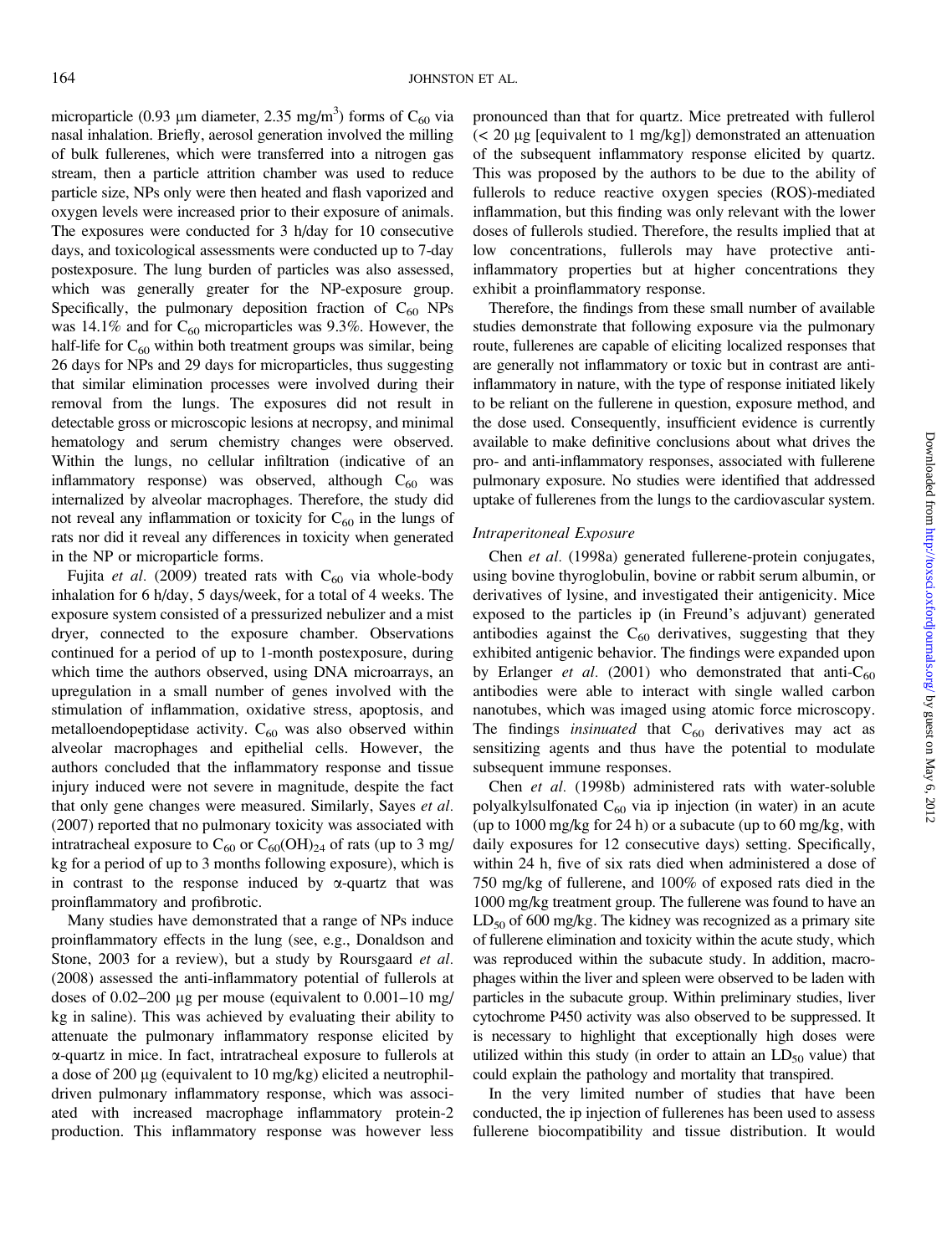appear that fullerenes are able to elicit an antigenic response due to its potential to modulate inflammatory responses, but the applicability of this to other fullerene derivatives requires assessment. In addition, the kidney, liver, and spleen have been demonstrated to be a target of fullerene toxicity, and so their transport within the blood is anticipated following ip injection, but this requires further investigation to determine how universal this finding is to all fullerenes.

### Dermal Exposure

Only one investigation studying the potential dermal effects of fullerenes was found. Specifically, Huczko et al. (1999) used patch testing to assess the skin irritant potential of fullerene soot within 30 volunteers (who reported irritation and allergic susceptibilities) for a 96-h exposure time. No skin irritation was found.

Studies that purport to study the consequences of dermal exposure to fullerenes are lacking, with the only available investigation suggesting that no detrimental outcome on the skin is apparent, but this requires more extensive investigation, especially due to the exploitation of fullerenes within cosmetic products.

# Oral Administration

Yamago et al. (1995) investigated the distribution of  $^{14}$ Clabeled water-soluble  $C_{60}$  (in saline containing 0.2% Tween 80) within rats, following oral administration, for a period of up to 160-h postexposure. Subsequent to oral exposure,  $C_{60}$  was not effectively absorbed, but instead, the majority was excreted in the feces within 48 h. However, it is of interest that trace amounts of fullerene were observed within urine, therefore implying that some fullerenes were able to pass through the gut wall.

Mori *et al.* (2006) used fullerite, a mixture of  $C_{60}$  and  $C_{70}$  (in 0.5% sodium carboxymethyl cellulose aqueous solution including 0.1% Tween 80), to evaluate the acute toxicity (up to 14 days) of fullerenes, subsequent to the oral exposure of rats, at a dose of 2000 mg/kg. No lethality or other signs of toxicity in terms of behavior or body weight were evident during the observation period, despite the high dose that was administered, with fullerene elimination within feces evident.

Chen et al. (1998b) demonstrated that polyalkylsulfonated (water-soluble)  $C_{60}$  (in water) was not lethal, subsequent to the oral exposure of rats in acute (50 mg/kg, single administration) or subacute (50 mg/kg daily for 12 days) exposure setups, and as a consequence was considered to be nontoxic. These findings are in contrast with the lethality associated with ip exposure, as mentioned previously. However, perhaps sublethal toxicity should be a focus of future studies.

The limited number of investigations that evaluated the consequences of oral administration suggested that fullerenes are primarily eliminated within feces. However, it has also been suggested that a small but unspecified proportion of the fullerene dose is able to pass through the gut wall and thereby enter the circulation. Such studies are inadequate in number to make definitive conclusions regarding the transfer of fullerenes into the circulation and therefore their systemic availability following oral exposure.

# absorption, distribution metabolism excretion (ADME) Profile of Fullerenes

Determining the kinetics of fullerenes within the body, subsequent to exposure (via the lungs, gut, and skin), is necessary to identify potential targets of fullerene toxicity and thereby direct relevant in vitro assessments of their toxicity at particular target sites. This is necessary as the delivery of fullerenes to target organs, such as the liver or kidneys, requires their transfer into blood from their exposure site, and so their likelihood of accessing different sites within the body is of relevance. Accordingly, a number of barriers (at the exposure site and those apparent within secondary targets) are in place to prevent against uptake, and it is necessary to determine if this is surmounted by fullerenes to determine their systemic uptake and therefore availability.

Studies that provide evidence for the absorption of fullerenes into the blood from their exposure site are few in number, and as such, this question should be a focus of future investigations. Baker et al. (2008) did not detect fullerenes within the blood, following inhalation by rats, suggesting that they do not translocate from their exposure site. However, this was suggested to occur due to their potential biotransformation within the lung and insensitivity of the detection method. Particles were presumably eliminated due to the action of alveolar macrophages and mucociliary escalator, but this requires further consideration. Perhaps radioisotope or fluorescent labeling could allow for the better detection of fullerenes when evaluating fullerene kinetics. In contrast, Yamago et al. (1995) suggested that fullerenes were able to pass into the blood from the gut. Chen *et al.* (1998b) also illustrated that the kidney, liver, and spleen were associated with the toxicity or accumulation of fullerenes following ip injection, which is suggestive of their transport within blood. Targeting of these organs is likely to be driven by the resident macrophage populations that sequester foreign particles.

The metabolism of fullerenes has been suggested to occur following their accumulation within the liver (Gharbi et al., 2005). As yet, the metabolites formed are unspecified, so that their identification requires investigation in the future.

The elimination of fullerenes within urine (Yamago et al., 1995) and feces (Mori et al., 2006; Yamago et al., 1995) has been demonstrated, suggesting that they may be eliminated, in part, from the body following exposure via a number of routes.

Information regarding the absorption, distribution metabolism excretion (ADME) profile of fullerenes is generally lacking and therefore warrants further investigation in future studies. In the small number of studies described here, it would appear that the majority of fullerenes remain at the deposition site (specifically within the lungs and gut) but that it is also possible for fullerenes to cross cell barriers and to be transported within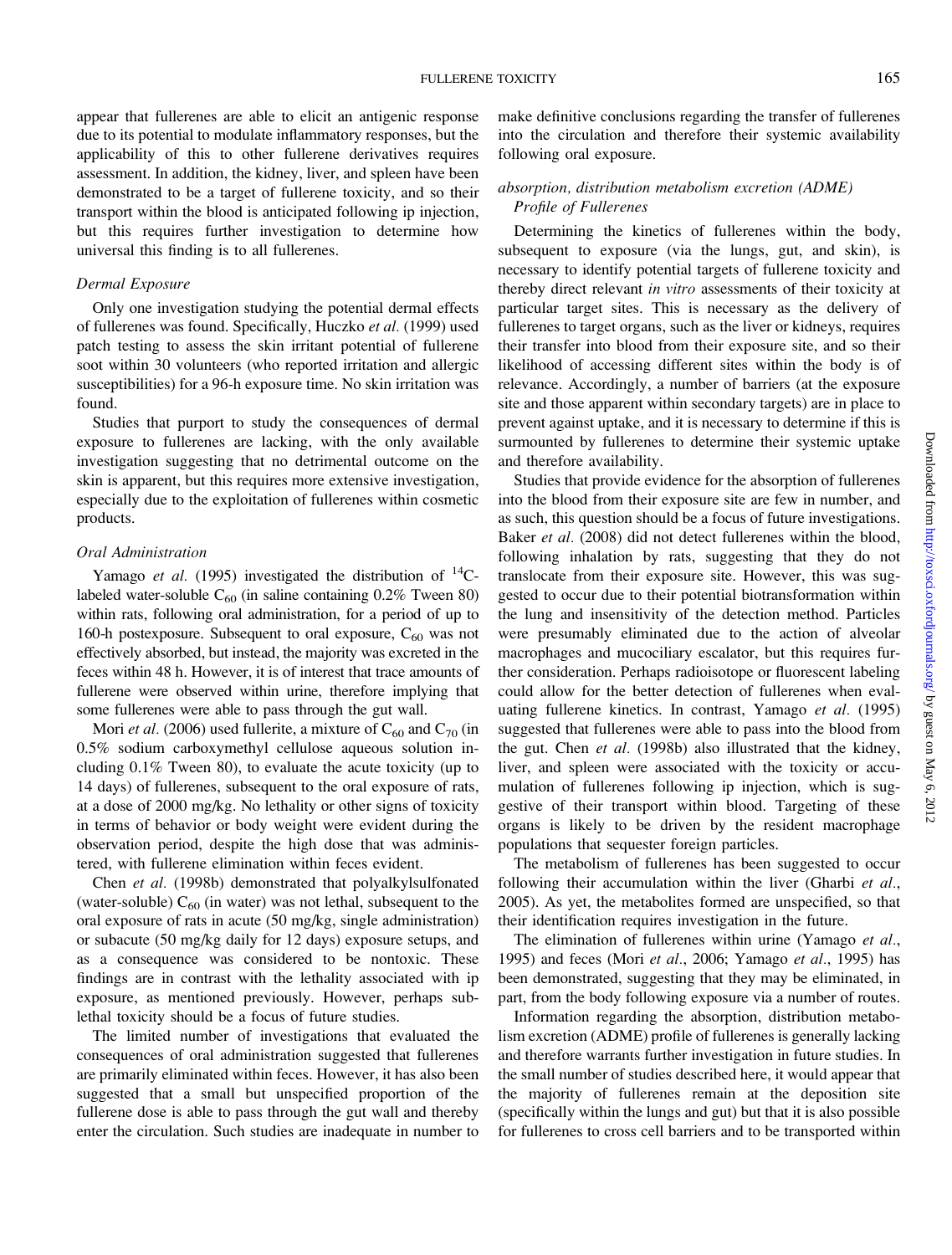the blood. Accumulation appears to be predominant within the liver, kidneys, and spleen, with evidence of toxicity also manifesting at these sites of accumulation. Metabolism of fullerenes has also been suggested, and the consequences of this require consideration. Elimination of fullerenes within the feces and urine has also been demonstrated, which may reduce their propensity for distribution and toxicity. However, it is relevant to note that the representative nature of the limited number of findings for all fullerene derivatives is unknown at this time.

# Distribution of  $C_{60}$  Following Injection

Fullerene distribution following injection into blood has been studied both due to their potential use as carriers for drugs and to assess their distribution and localization sites should they enter the blood via other routes (e.g., following inhalation).

Yamago et al. (1995) investigated the distribution of  $^{14}$ Clabeled water-soluble  $C_{60}$  within rats after iv injection. Subsequent to exposure, the fullerenes were rapidly removed from the blood (only 1.6% of the administered dose remained in the blood after an hour) and accumulated within the liver, which was the primary site of localization, although some localization was also evident within, e.g., the kidney, lungs, spleen, heart, and brain. In a similar study, Bullard-Dillard et al. (1996) also exposed rats via iv exposure to radiolabeled  $C_{60}$  (0.2 $\mu$ M, equivalent to 0.144  $\mu$ g/ml, in PBS). Clearance of C<sub>60</sub> from the blood was again rapid, with only 1% of the administered dose of pristine  $C_{60}$  remaining within the circulation after 1 min. However, the clearance of quaternary ammonium salt–derivatized  $C_{60}$  was slower, with 9% of the dose remaining at 1-min postexposure, which was attributed to its more hydrophilic water-soluble character. Again, the majority of the unmodified particles were contained within the liver (more than 90%) at 120-min postexposure, with minimal accumulation within the spleen, lung, and muscle. The water-soluble  $C_{60}$  had a wider tissue distribution, with only 50% of the administered dose evident within the liver and the remaining dose contained in the spleen, lungs, muscle, and cellular component of blood. After 120 h, it was apparent that the majority (95%) of unmodified  $C_{60}$ still remained within the liver, with no evidence of elimination within urine or feces, highlighting that the liver is a potential target for fullerene accumulation and toxicity.

In line with these findings, Gharbi et al. (2005) demonstrated that  $C_{60}$  (dispersed using mechanical milling in an aqueous media) was able to accumulate within the liver following the ip exposure of rats, which was also indicated by a color change (to dark brown) of the liver. However,  $C_{60}$  localization within the liver decreased with time (nearly all were eliminated by day 13), and so it was suggested that the liver was capable of either eliminating  $C_{60}$  (within the feces) or biochemically transforming  $C_{60}$  as  $C_{60}$  metabolites were identified within the liver. Histological analysis revealed that no inflammation or fibrosis was associated with the hepatic accumulation of particles, which was primarily accounted for by their uptake by Kupffer cells.

The findings from the different studies therefore share the commonality that subsequent to injection, fullerenes preferentially accumulate within the liver. Therefore, it is of high relevance to evaluate the impact of fullerene accumulation on liver function and to assess the contribution of the liver to the metabolism of fullerenes, in addition to considering the ability of the liver to facilitate the removal of fullerenes from the body within bile and therefore the feces.

# IN VITRO INVESTIGATIONS OF  $C_{60}$  TOXICITY

As for the *in vivo* assessment of fullerene toxicity, there are a limited number of investigations that describe the toxic potential of fullerenes in vitro, which have concentrated on the dermal and cardiovascular toxicity of fullerenes.

# Dermal Models

Scrivens et al. (1994) demonstrated that  $^{14}$ C-labeled  $C_{60}$  (1.3µM, equivalent to 0.936 µg/ml, with particles prepared using tetrahydrofuran [THF] and dispersed in serum-free cell culture medium) was internalized by immortalized human keratinocytes so that after a 6-h exposure time, 50% of the applied concentration was contained within the cells. Despite the internalization,  $C_{60}$  exposure (20nM–2 $\mu$ M) did not impact on cell proliferation. A similar effect was observed by Bullard-Dillard *et al.* (1996) who observed that  $C_{60}$  and quaternary ammonium salt–derivatized  $C_{60}$  (up to 2 $\mu$ M, equivalent to  $1.44 \mu g/ml$ ) were internalized by keratinocytes, with the process being slower for derivatized particles. However, it was apparent that  $C_{60}$  elicited a decrease in cell proliferation that was evident at high concentrations  $(2\mu M)$  and over an extended period of time of 8 days. Rouse et al. (2006) found that phenylalanine-derivatized  $C_{60}$  (up to 0.4 mg/ml, dispersed in serum-free culture medium, with vortexing and sonication used to break up aggregates) was internalized by HEK keratinocytes and elicited an inflammatory response, indicated by an increase in interleukin (IL)-6, IL-8, and IL-1 $\beta$ production. The fullerene ultimately initiated dose-dependent cytotoxicity via a necrotic mechanism. These results were expanded upon by Rouse et al. (2007) who illustrated that there was a relationship between  $C_{60}$  penetration and skin flexing within an ex vivo pig skin preparation. Specifically, a fullerenepeptide conjugate (dispersed in PBS) was internalized into epidermal and dermal layers (not reaching microvasculature or blood), and this effect was more pronounced within flexed skin (experienced, e.g., when walking barefoot) than unflexed skin. It is also of interest that the penetration of the particles did not occur via their direct transport through cells but indirectly between skin cells via intercellular spaces. Sayes et al. (2004) found that the cytotoxic potential (mediated by lipid peroxidation) of different forms of derivatized fullerenes to human dermal fibroblasts, HepG2 hepatocytes, and normal human astrocytes was dependent on the type and level of functionalization (see below).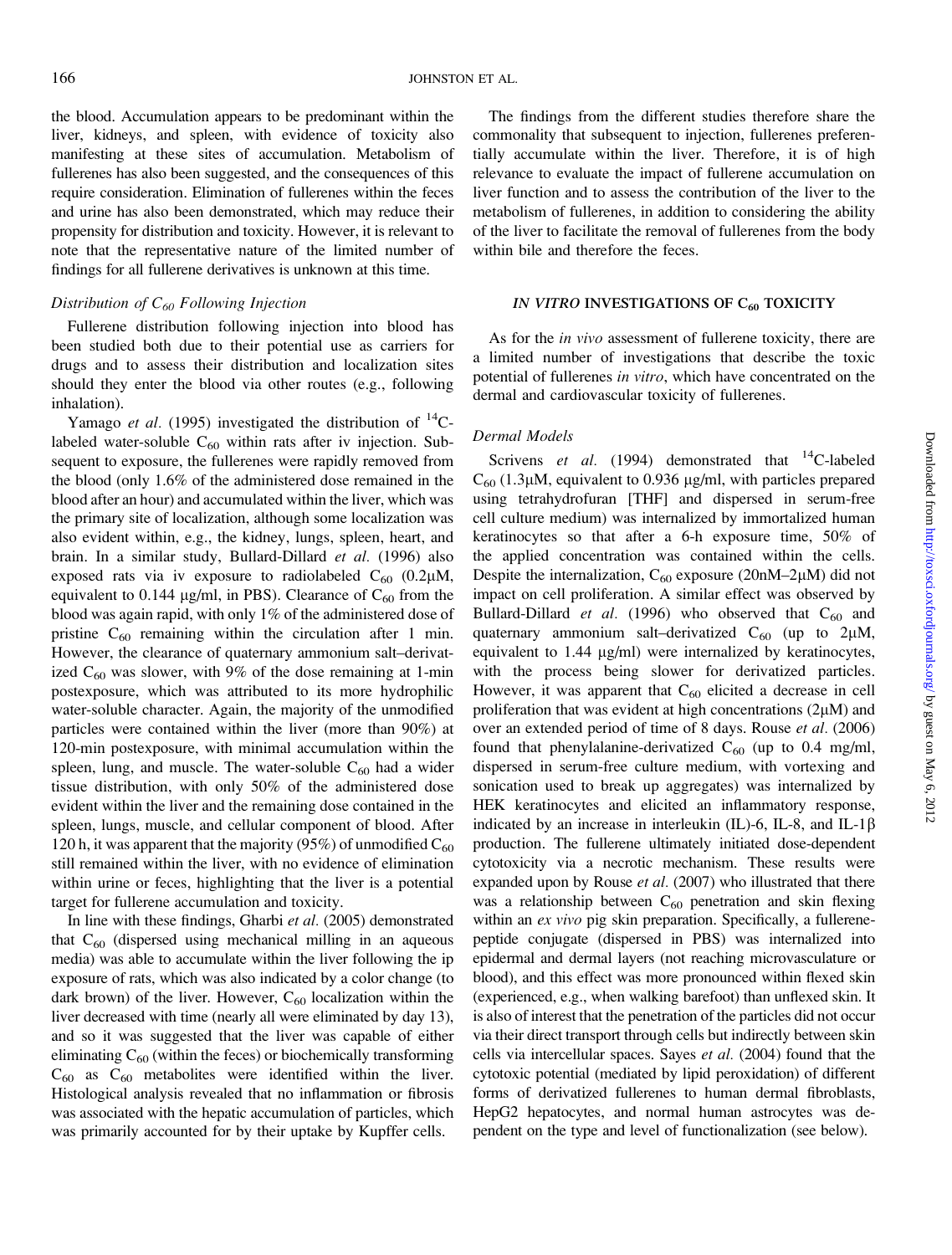The findings from the discussed studies suggest that the fullerene type, skin condition, and experimental protocol (cell type, concentration, and duration) are able to influence the inflammogenic and cytotoxic potential of fullerenes to the skin in vitro. No clear conclusion regarding uptake potential or toxicity can be generated for skin at this time, and it is possible that different fullerenes will behave differently in this target organ.

# Models of Cardiovascular Effects

As fullerenes may have the potential to translocate from their site of exposure into the circulation, or be directly administered into the blood through injection, they are likely to encounter the endothelial cells that line blood vessels to potentially cause vascular injury. As a result, Yamawaki and Iwai (2006) investigated the ability of  $C_{60}(OH)_{24}$  (1–100 µg/ml, dispersed in serum-containing cell culture medium) to induce endothelial damage within the HUVEC cell line. Following an acute exposure (24 h), fullerenes were internalized by cells and elicited a dose-dependent decrease in cell viability, which was suggested to be autophagic (and was demonstrated to be nonapoptotic). Subsequent to a chronic exposure (10 days), fullerenes detrimentally affected cell attachment and slowed cell growth. It was therefore speculated (by the authors) that exposure to fullerenes is a potential risk for cardiovascular disease initiation or progression. However, further investigations in vivo would be required to confirm such a suggestion.

Radomski et al. (2005) demonstrated that a number of engineered particles and urban particulate matter  $(0.2-300 \text{ µg/ml})$ , dispersed in Tyrode's solution, with sonication used to minimize aggregation) were able to stimulate the aggregation of platelets (to varying extents) after an 8-min exposure. However,  $C_{60}$  was not effective in this assay, suggesting that they are relatively less thrombogenic than other NPs.

The limited number of available investigations provided conflicting results regarding the prothrombogenic potential of fullerenes.

# Additional Targets

Interest in investigating the ocular toxicity of fullerenes derives from the potential to exploit fullerenes as drug carriers that bypass blood-ocular barriers to enable their delivery to the blood (Roberts et al., 2008). Fullerols  $(C_{60}(OH)_{22-26})$  have been observed to accumulate within human HLE-B3 lens epithelial cells in in vitro and ex vivo models, and this accumulation was associated with cytotoxicity (Roberts et al., 2008). The cytotoxicity of fullerols was observed to be enhanced with ultraviolet A (UVA) and visible light exposure during treatment, illustrating that there is a photosensitive aspect to fullerol toxicity. The endogenous antioxidant lutein was able to offer some protection against the photo-oxidative cytotoxicity induced by fullerol, thus suggesting an ROS component to the response. However, this was not conclusive since neither ascorbic acid nor N-acetylcysteine (NAC) antioxidants could achieve the same effect. It was also observed that fullerol was able to bind to the lens protein  $\alpha$ -crystalline (which is likely to increase its retention within cells) so that interactions with biological molecules is a realistic possibility. Consequently, the potential for fullerene internalization, enhanced ROS production, and interactions with cellular components were highlighted within this study.

However, it is of interest that Huczko et al. (1999) used the Draize rabbit eye irritation test to reveal the potential toxicity of fullerenes to the eye. Instillation of a fullerene soot suspension (for up to 72 h) was observed to have no toxicity within the eye.

# THE BIOLOGICAL MECHANISMS DRIVING FULLERENE TOXICITY

A number of investigators have demonstrated that fullerenes are capable of eliciting toxicity that is mediated via the stimulation of an inflammatory response and the involvement of oxidative stress. Therefore, it may be possible to generate broad conclusions regarding the mechanisms underlying fullerene toxicity. Processes underlying fullerene toxicity will therefore be discussed. In addition, the uptake of fullerenes by cells will be addressed as this has the ability to promote not only their clearance but also their toxicity. The genotoxic and reproductive toxicology of fullerenes will also be considered.

### Fullerene-Mediated Inflammatory Responses

NPs, of a variety of types, have been demonstrated to induce inflammation, and so it is often believed to be a common response associated with exposure (for reviews, see, e.g., Donaldson and Stone, 2003; Donaldson et al, 2005; Kagan et al., 2005). As such, the proinflammatory potential of fullerenes requires consideration due to their definition as NPs. There are in vitro investigations that indicate that an inflammatory response may be instrumental to the toxicity of fullerenes, as demonstrated by the enhanced production of proinflammatory mediators, such as IL-8 and tumor necrosis factor  $\alpha$  (TNF $\alpha$ ) (see, e.g., Rouse et al., 2006). However, there is a lack of information available regarding in vivo inflammatory-mediated responses, which should be a focus of future experiments. Furthermore, a concentration-dependent effect is likely as Roursgaard et al. (2008) demonstrated that fullerol has an anti-inflammatory effect within the mouse lung at lower doses but a proinflammatory effect at higher concentrations within mice.

Some studies suggest that fullerene derivatives may in fact be capable of suppressing inflammatory responses. Huang *et al.* (2008) generated  $C_{60}$ -based fulleropyrrolidine-xanthine molecules (dispersed in cell culture medium containing 1% dimethyl sulfoxide [DMSO]). It was anticipated that the fullerene component would act as a free radical scavenger and the xanthine attachment would be capable of suppressing inflammatory reactions. Pretreatment of lipopolysaccharide (LPS)-stimulated J774 macrophage–like cells with the fullerene was effective at scavenging LPS-induced nitric oxide and TNFa production. These findings therefore suggest that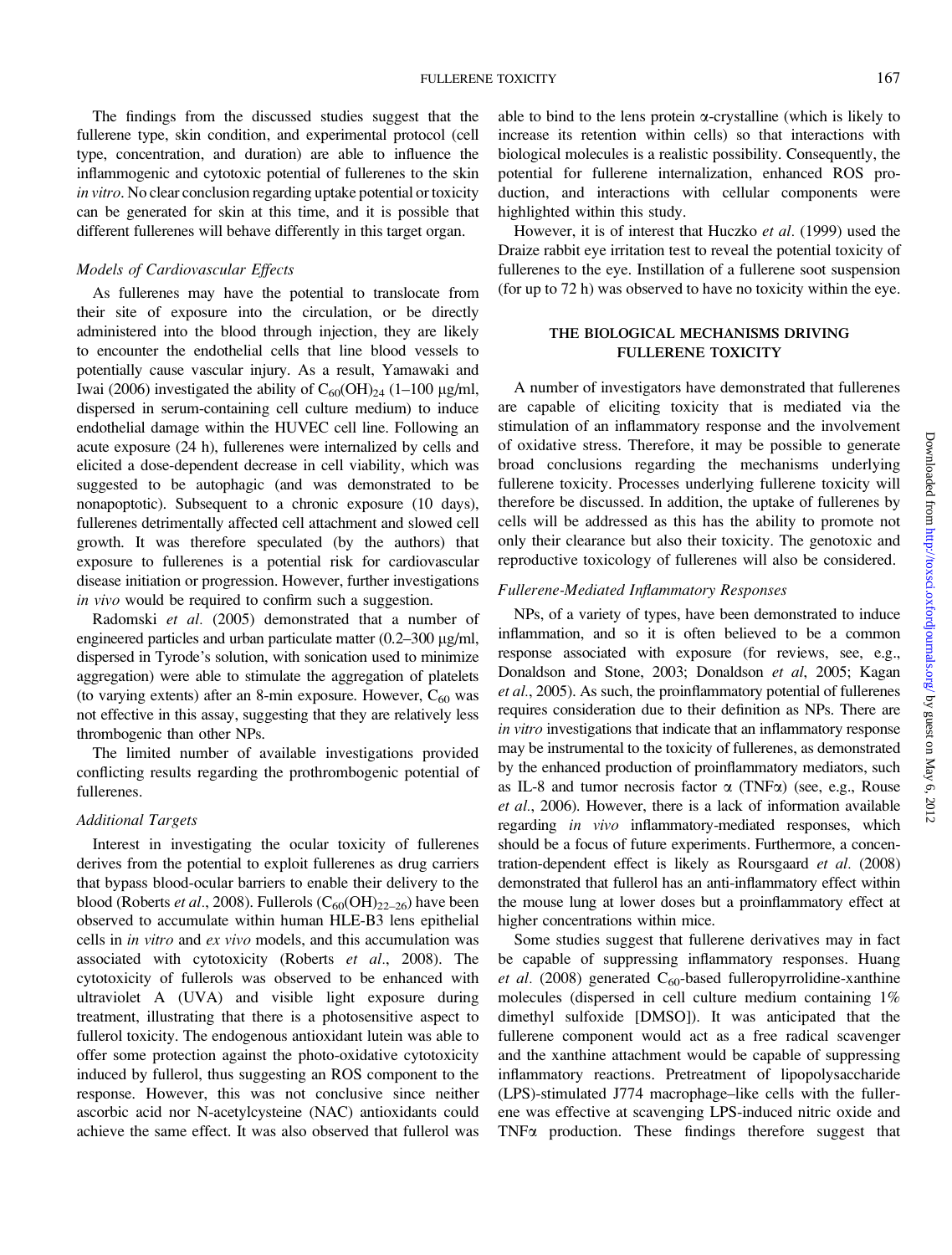fullerene derivatives could be exploited as anti-inflammatory agents. However, more work is required to investigate this hypothesis further.

Additionally, Tsao et al. (1999) demonstrated that carboxyfullerene (2 mg/ml) pre- or posttreatment (up to 40 mg/kg in PBS) was able to attenuate Escherichia coli–mediated meningitis within mice following ip injection. It was suggested that E. coli-induced inflammation increased permeability of the blood-brain barrier, thus permitting the access of fullerenes into the brain in order to enable their protective behavior to emerge. Carboxyfullerenes may therefore have a protective effect against bacterial meningitis, which was more effective than dexamethasone (anti-inflammatory steroid) treatment. However, it is worth highlighting that the concentrations of fullerenes used within this experiment were high.

Harhaji et al. (2008) investigated the impact of fullerene treatment on TNFa-mediated cell death. It was observed that  $C_{60}/C_{70}$  (prepared using THF and dispersed in serum-containing cell culture medium) and polyhydroxylated fullerene preparations (up to  $250 \mu g/ml$  for  $24$  h, dispersed in serum-containing cell culture medium) were cytotoxic to the mouse L929 fibroblast cell line but that  $C_{60}/C_{70}$  was more potent. Furthermore, a combined treatment of  $C_{60}/C_{70}$  with TNF $\alpha$  was more toxic than observed for each treatment alone, thus suggesting a synergistic interaction. Paradoxically, it was evident that a cotreatment of polyhydroxylated fullerene with TNFa was able to reduce the cytotoxic effect of  $TNF\alpha$ , thus *insinuating* that functionalized fullerenes acquired a protective activity. This finding was further supported by the observation that  $C_{60}/C_{70}$ exposure enhanced, and polyhydroxylated fullerenes prevented, TNFa-mediated ROS production and mitochondrial depolarization. It was speculated that the capacity of fullerenes to modulate TNFa-mediated toxicity was dictated by their ability to modulate TNF $\alpha$ -mediated ROS production. Specifically,  $C_{60}/$  $C_{70}$  was suggested to enhance ROS production, increasing the cytotoxic response associated with  $TNF\alpha$  exposure, whereas polyhydroxylated preparations attenuated ROS production, and thereby had a cytoprotective effect, by antagonizing TNFamediated cytotoxicity. The study therefore highlighted that two fullerene preparations can behave very differently, which is a logical conclusion but means that it is difficult to make generalizations about fullerene behavior and therefore predict their behavior. However, it is relevant that the inclusion of THF within the preparation of the  $C_{60}/C_{70}$  sample may contribute to the greater toxicity of this sample (see below).

It is often assumed that NPs stimulate a response that is inflammatory, and this has been demonstrated, to a very limited extent, for fullerenes. However, in contrast, the antiinflammatory behavior exhibited by fullerenes has been a focus of investigations due to opportunity to exploit this phenomenon within therapeutic interventions. The findings indicate that the concentration of fullerene, the fullerene derivative in question (which, on occasions, were purposefully altered to integrate an anti-inflammatory aspect), and experimental model used are able to impact on the inflammatory potential of fullerenes.

# Fullerene-Mediated Oxidative Responses

The ability of NPs to enhance ROS production within cells, and thereby stimulate the development of oxidative stress (see, e.g., Stone et al., 1998), has prompted investigations to determine whether fullerenes have the same pro-oxidant potential due to their classification as NPs.

Sayes et al. (2005) demonstrated that  $nanoC<sub>60</sub>$  (0.24–2400 ppb, equivalent to 0.00024–2.4 lg/ml, prepared using THF and then dispersed in serum-containing cell culture medium) exerted cytotoxicity that was mediated through enhanced ROS production, lipid peroxidation, and membrane damage in a variety of cell lines (dermal fibroblasts, hepatocytes, and astrocytes). The damage to cell membrane integrity was confirmed by evidence that lactate dehydrogenase (LDH) was released from cells and that fullerene-exposed cells were more permeable to dextran. The involvement of ROS was confirmed by the observation that the administration of the antioxidant ascorbic acid could prevent against the appearance of fullerene-mediated cytotoxicity. Similar observations were made by Kamat et al. (2000) who observed that  $C_{60}$  and  $C_{60}(OH)_{18}$  could elicit membrane damage under photosensitive conditions, which was accounted for by the appearance of lipid peroxidation within isolated rat liver microsomes. Furthermore, the oxidation of proteins indicated by the formation of protein carbonyls, depletion of membrane enzymes, and attenuation of the toxic response using antioxidants all provided further confirmation of an oxidantdriven response. Although both fullerene species were capable of eliciting a pro-oxidant response, the toxicity was greater for  $C_{60}(OH)_{18}$  than for  $C_{60}$ .

Paradoxically, Xia et al. (2006) illustrated that fullerol  $(C_{60}(OH)_{22-26}$ , dispersed in serum-containing cell culture medium) exposure was incapable of stimulating ROS production, depletion of glutathione (GSH), or stimulation of heme oxygenase 1 expression within RAW 264.7 macrophages, despite the fact that it was a powerful ROS producer in cell-free conditions and that the fullerols were internalized by cells. No TNFa production was associated with fullerol exposure, but an increase in mitochondrial calcium levels was observed, which implied that mitochondrial damage occurred, although no changes in mitochondrial membrane potential were realized. A panel of ambient and manufactured NPs were tested within the same study, and importantly, it was recognized that they differed in their ability to be internalized, stimulate ROS production, deplete cellular antioxidants, and induce mitochondrial toxicity and cytotoxicity.

The findings outlined are often contradictory (summarized in Table 1) and suggest that in some conditions, fullerenes may induce pro-oxidant effects, but in others they do not, and this is likely to be dictated by the fullerene in question, the cell type being investigated, and the experimental setup.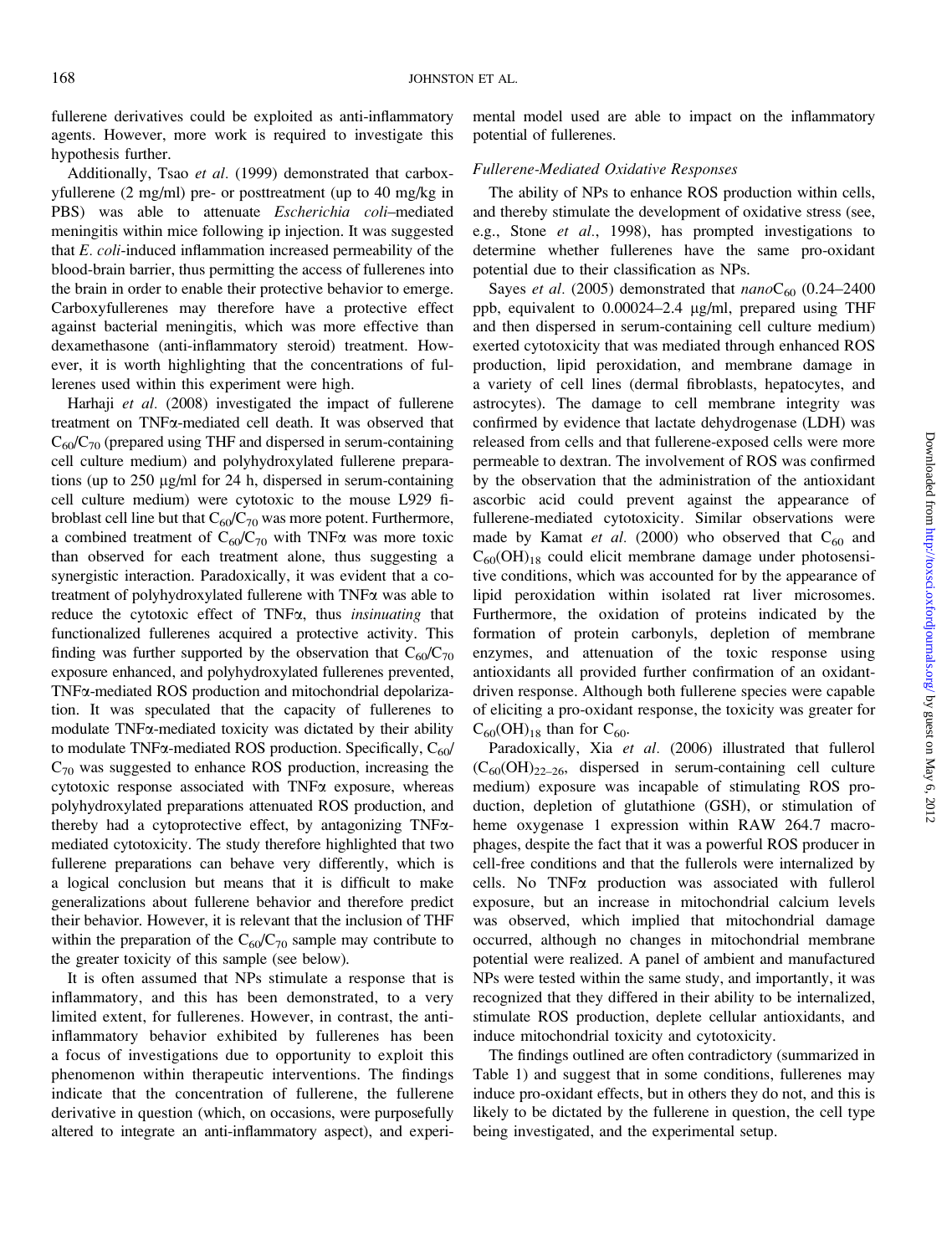TABLE 1 The Pro-oxidant Activity of Fullerenes

| Paper                  | Fullerene species                                                                       | Model                       | End points assessed                                                                                                     | Observation                                                                       | Conclusion                                                                         |
|------------------------|-----------------------------------------------------------------------------------------|-----------------------------|-------------------------------------------------------------------------------------------------------------------------|-----------------------------------------------------------------------------------|------------------------------------------------------------------------------------|
| Kamat et al.<br>(2000) | $C_{60}$ and $C_{60}$ (OH) <sub>18</sub><br>(and photo-oxidation)                       | Rat liver<br>microsomes     | Lipid peroxidation products<br>(conjugated dienes, lipid<br>hydroperoxides, thiobarbituric<br>acid-reactive substances) | Lipid and protein<br>oxidation evident                                            | Phototoxicity of<br>fullerene derives<br>from oxidative<br>damage                  |
|                        |                                                                                         |                             | Protein damage: oxidation<br>(protein carbonyls) and<br>inactivation of enzymes                                         | Antioxidants protected<br>against fullerene-<br>induced oxidative                 | Damage to lipid<br>and proteins<br>greater for                                     |
|                        |                                                                                         |                             | Protective effect of various<br>free radical scavengers<br>investigated                                                 | damage                                                                            | $C_{60}(OH)_{18}$                                                                  |
| Sayes et al.<br>(2004) | $NanoC_{60}$ , $C_{60}$ (OH) <sub>24</sub> $C_3$ ,<br>$Na+2-3[C60O7-9(OH)12-15](2-3)$ - | HDF and HepG2<br>cell lines | LDH and live/dead assays<br>assessed cell death                                                                         | $NanoC60$ induced<br>greatest superanion<br>production in acellular<br>conditions | $\blacktriangleright$ Water solubility $=$<br>$\bullet$ cytotoxicity               |
|                        |                                                                                         |                             | Acellular determination of<br>superanion production                                                                     | $NanoC60$ had greatest<br>cytotoxic potential                                     | Cytotoxicity of $nanoC_{60}$<br>due to oxidative<br>damage to the cell<br>membrane |
|                        |                                                                                         |                             | Xathine oxidase activity<br>used to assess ROS<br>production                                                            |                                                                                   |                                                                                    |
| Sayes et al.<br>(2005) | NanoC <sub>60</sub>                                                                     | HDF, NHA, and<br>HepG2 cell | LDH and live/dead assays<br>assessed cell death                                                                         | $NanoC_{60}$ induces<br>cell death                                                | $NanoC_{60}$ toxicity is<br>driven by an                                           |
|                        |                                                                                         | lines                       | Cellular GSH                                                                                                            | ↑ GSH indicating a<br>protective response                                         | oxidant-mediated<br>response                                                       |
|                        |                                                                                         |                             | Lipid peroxidation (MDA)<br>Protective effect of NAC<br>pretreatment determined                                         | lipid peroxidation<br>NAC protects against<br>$nanoC60$ -induced<br>cell death    |                                                                                    |

Note. HDF, human dermal fibroblasts; MDA, malondialdehyde; NHA, normal human astrocyte.

### Antioxidant Properties of Fullerenes

There has been a focus on investigating the potential free radical–scavenging activity of  $C_{60}$ , which has prompted some fullerene derivatives to be described as ''radical'' sponges (Xiao et al., 2006). This is driven by the knowledge that fullerene administration may be exploited to protect against radical-mediated damage that is associated with toxicant exposure or a number of disease states. A summary of the antioxidant behavior of fullerenes can be observed in Table 2.

Wang et al. (1999) demonstrated that lipid-soluble and water-soluble  $C_{60}$  derivatives prevented superoxide- and hydroxyl radical–initiated lipid peroxidation within rats to a greater extent than the natural antioxidant vitamin E. While Dugan et al. (1996) observed that fullerols were potent antioxidants and were able to decrease excitotoxic-mediated neuronal cell death exerted by N-methyl-D-aspartic acid or a-amino-3-hydroxy-5-methyl-4-isoxazole-propionate.

Gharbi et al. (2005) observed that the pretreatment of rats with  $C_{60}$  (0.5–2 g/kg) via ip injection protected the liver from carbon tetrafluoride–mediated liver damage, with the free radical–scavenging activity of  $C_{60}$  assumed to drive the protective effect observed. It was also suggested that the antioxidant potential of  $C_{60}$  is dependent on its degree of dispersion. The authors suggested that aggregates of  $C_{60}$  will not exhibit antioxidant properties due to the lack of availability of the unsaturated bonds contained within the molecule's structure so that the antioxidant behavior of fullerenes is improved within water-soluble forms. The authors did not discuss the potential for  $C_{60}$  to bind to carbon tetrafluoride, therefore reducing its bioavailability. A decrease in aggregate size would also increase particle surface area, which would make this rather nonspecific mechanism even more potent. In addition, the authors highlighted that it was necessary to inject exceptionally high doses of  $C_{60}$  in order to obtain a reproducible level of accumulation within the liver and thereby allow the exertion of its protective effects. However, as no toxicity was associated with this exposure, the use of such high doses was justified ethically but not perhaps in terms of relevancy.

In a different study, Yin et al. (2009) investigated the free radical–scavenging activity and therefore cytoprotective properties of a number of fullerene derivatives (dispersed in serumcontaining cell culture medium). It was observed that a gadolinium-based metallofullerol (fullerene cage encapsulates metal) Gd@C<sub>82</sub>(OH)<sub>22</sub>, C<sub>60</sub>(OH)<sub>22</sub>, and C<sub>60</sub>(C(COOH)<sub>2</sub>)<sub>2</sub>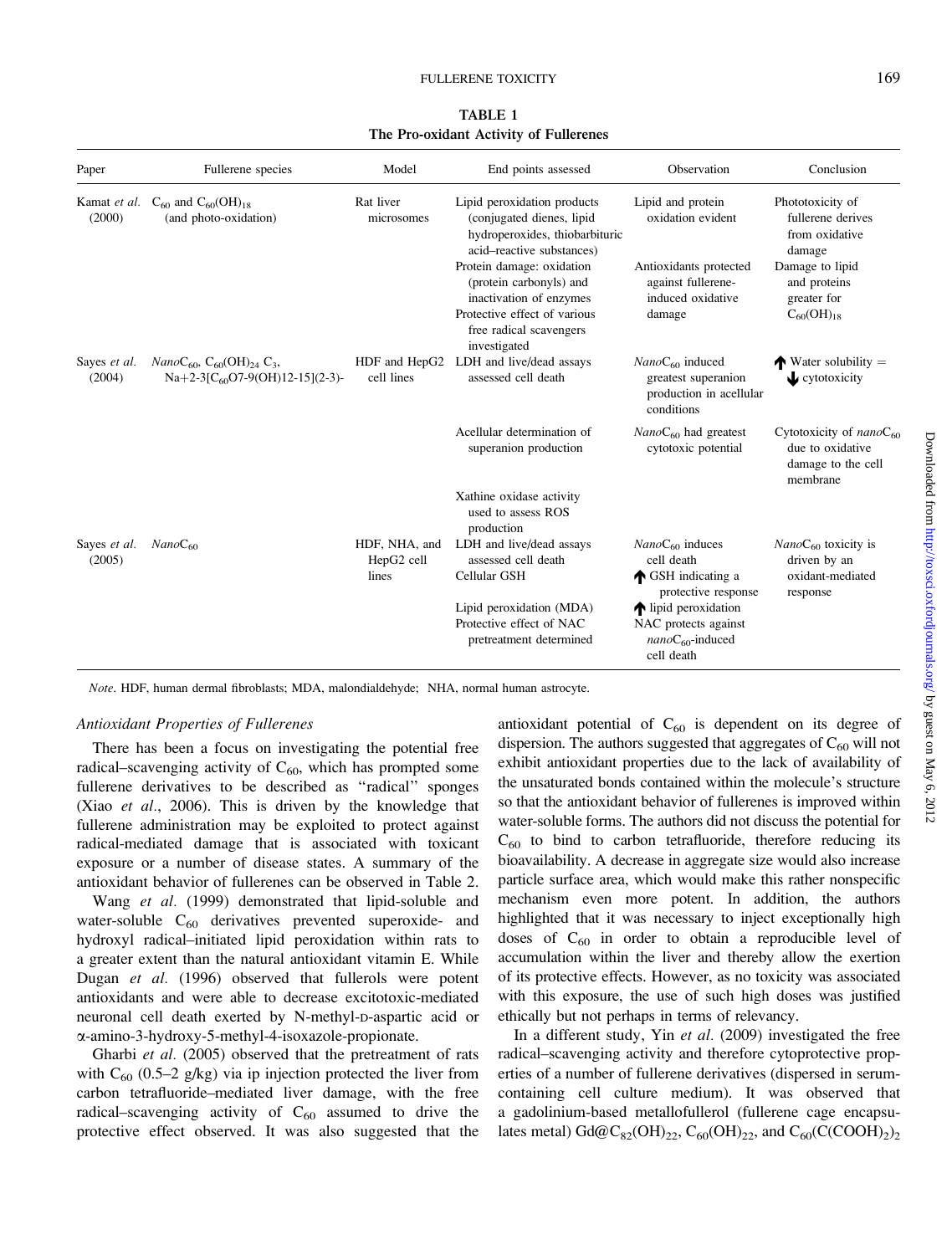# 170 JOHNSTON ET AL.

|                                                  | TABLE 2 |  |  |
|--------------------------------------------------|---------|--|--|
| The Antioxidant Behavior Exhibited by Fullerenes |         |  |  |

| Paper                                                      | Fullerene species | Model                                                                                  | End points assessed                                                                                                                                            | Observation                                                                                                                                                                                                                                                                                                                                            | Conclusion                                                                                                                                                                                     |
|------------------------------------------------------------|-------------------|----------------------------------------------------------------------------------------|----------------------------------------------------------------------------------------------------------------------------------------------------------------|--------------------------------------------------------------------------------------------------------------------------------------------------------------------------------------------------------------------------------------------------------------------------------------------------------------------------------------------------------|------------------------------------------------------------------------------------------------------------------------------------------------------------------------------------------------|
| Bogdanovic<br>et al. (2008)                                | $C_{60}(OH)_{24}$ | X-ray irradiation<br>of K562<br>erythroleukemia<br>cells                               | Cell viability (trypan blue)<br>Morphological alterations<br>(light microscopy)<br>Enzyme activity: GTT, SOD,<br>and GP <sub>x</sub>                           | $C_{60}(OH)_{24}$ pretreatment<br>Improved cell viability<br>Reversed the<br>upregulation in GTT<br>caused by irradiation<br>SOD and GPx activity                                                                                                                                                                                                      | $C_{60}(OH)_{24}$ pretreatment<br>maintains redox<br>homestasis directly<br>(due to action as free<br>radical scavenger) or<br>by stimulating an<br>increase in antioxidant<br>enzyme activity |
| Gharbi et al.<br>(2005)                                    | $C_{60}$          | $CCl4$ (liver) toxicity<br>in rats                                                     | Macro- and microscopic<br>analyses of liver<br>Serum ALT activity<br>Antioxidant status                                                                        | $C_{60}$ pretreatment<br>Improved appearance of<br>$CCl4$ liver (reduction in<br>inflammation and necrosis)<br>Improvement in liver function<br>Circulating vitamin C<br>and E levels restored to<br>normal (indicates absence<br>of oxidative stress)<br>Liver GSH levels                                                                             | Protection against CCl <sub>4</sub><br>free radical-mediated<br>liver damage exhibited<br>by $C_{60}$                                                                                          |
| Injac et al.<br>(2009)                                     | $C_{60}(OH)_{24}$ | Doxorubicin-induced<br>cardio- and<br>hepatotoxicity in rats<br>with colorectal cancer | Macro- and microscopic<br>analyses of liver and heart<br>Antioxidant status<br>Electrocardiogram alterations<br>Serum enzyme/biochemical<br>indicators         | $C_{60}(OH)_{24}$ improved the<br>macro- and microappearance<br>of the cardiovascular and<br>hepatic injury<br>Protective effect of $C_{60}(OH)_{24}$<br>on doxorubicin alterations to<br>cardiovascular depolarization<br>and repolarization<br>GSH/GSSG ratio, lipid<br>peroxidation (MDA), and<br>protein oxidation reduced by<br>$C_{60}(OH)_{24}$ | Protective effect of<br>$C_{60}(OH)_{24}$ against<br>doxorubicin toxicity<br>is better than that<br>exhibited by<br>vitamin C                                                                  |
| Lin et al.<br>(2002)                                       |                   | Carboxyfullerene Ischemia-reperfusion<br>injury in the rat brain                       | Infarct area<br><b>GSH</b> levels<br>Lipid peroxidation (MDA)                                                                                                  | Fullerene pretreatment (local<br>administration)<br>$\bigcup$ Infarct area<br>Protection against GSH<br>depletion and lipid<br>peroxidation                                                                                                                                                                                                            | Local not systemic<br>treatment effective<br>at protecting against<br>infarction                                                                                                               |
| Trajkovic <i>et al.</i> $C_{60}(\text{OH})_{24}$<br>(2007) |                   | Radiation of rats<br>with x-rays                                                       | Survival following a lethal<br>dose of x-rays<br>Blood cell counts<br>(leukocytes)<br>Tissue histology (heart,<br>liver, lung, small intestine,<br>and spleen) | $C_{60}(OH)_{24}$ pretreatment<br>↑ Survival<br>Leukocyte numbers (that<br>were $\blacktriangleright$ with irradiation)<br>Protection against tissue<br>damage                                                                                                                                                                                         | $C_{60}(OH)_{24}$ is an effective<br>radioprotective agent                                                                                                                                     |
| Tykhomyrov<br>et al. (2008)                                | Hyd $C_{60}$      | Alcohol-induced brain<br>injury in rats                                                | Open field test<br><b>LPO</b><br>Protein carbonylation<br>GFAP expression (marker<br>of astrocyte damage)                                                      | Fullerene pretreatment<br>Improved locomotion<br>and behavior<br>alcohol-mediated increase<br>in LPO and carbonylated<br>proteins<br>Protection of astrocytes<br>against alcohol damage<br>$\overline{\mathbf{GFAP}}$                                                                                                                                  | Protective effect of<br>fullerenes against<br>oxidant-mediated<br>damage within<br>the brain                                                                                                   |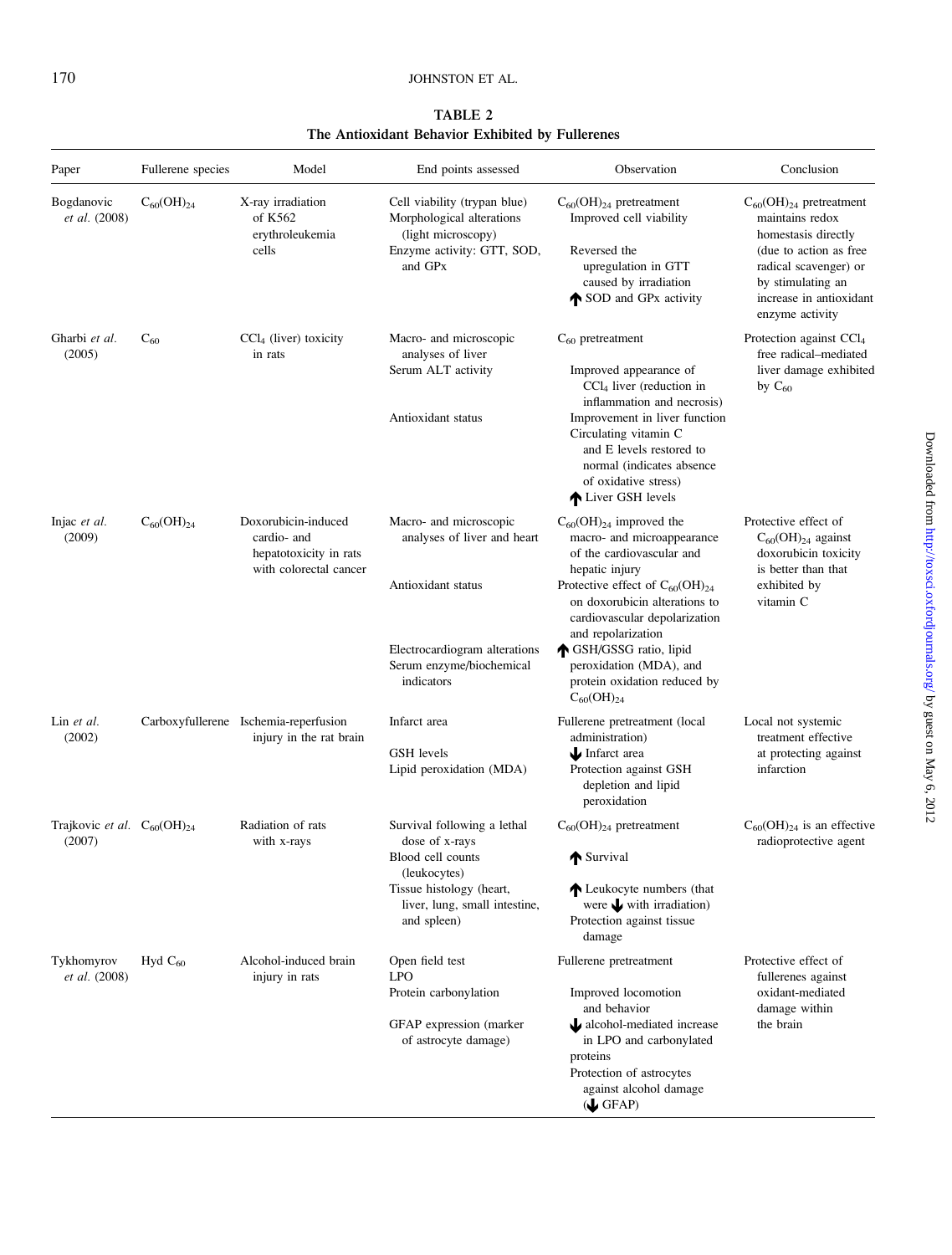| Paper                 | Fullerene species                | Model                                                                                                                | End points assessed                                                                                                            | Observation                                                                                                                                                                                                                       | Conclusion                                                                                               |
|-----------------------|----------------------------------|----------------------------------------------------------------------------------------------------------------------|--------------------------------------------------------------------------------------------------------------------------------|-----------------------------------------------------------------------------------------------------------------------------------------------------------------------------------------------------------------------------------|----------------------------------------------------------------------------------------------------------|
| Yin et al.<br>(2009)  | $Gd(\mathcal{Q}C_{82}(OH)_{22})$ | $H_2O_2$ -induced oxidative<br>injury within A549 lung<br>epithelial and rat brain<br>capillary endothelial<br>cells | Electron spin resonance<br>spin trap (cell-free<br>detection of superoxide<br>anion, hydroxyl,<br>and singlet oxygen radicals) | Fullerenes protect cells<br>against $H_2O_2$ -induced<br>cell death,<br>intracellular ROS production,<br>and mitochondrial damage                                                                                                 | Protective effects of<br>fullerenes dependent<br>on ability to<br>scavenge ROS, which<br>is increased by |
|                       | $C_{60}(OH)_{22}$                |                                                                                                                      | Cell viability (MTT assay)<br>Mitchondrial damage<br>$(JC-1 dye)$<br>Intracellular ROS production                              | Fullerenes can scavenge free<br>radicals and $\blacktriangleright$ LPO                                                                                                                                                            | greater derivatization                                                                                   |
|                       | $C_{60}(C(COOH)_2)$              |                                                                                                                      | (DCFH assay)<br>Lipid peroxidation inhibition<br>within liposomes<br>Impact on $H_2O_2$ -induced<br>cytotoxicity               |                                                                                                                                                                                                                                   |                                                                                                          |
| Xiao et al.<br>(2006) | PVP-wrapped<br>$C_{60}$          | UVA-mediated oxidative<br>damage to HaCaT<br>keratinocyte                                                            | Cell viability (WST-1)<br>Cell morphology (light)<br>microscopy)                                                               | $C_{60}$ did not induce cytotoxicity<br>$C_{60}$ restored the cell viability of<br>cells exposed to UVA (most<br>effective as a pretreatment but<br>also exhibited protective effects<br>when exposed during the UVA<br>exposure) | Cytoprotective effect of<br>fullerene against UVA<br>due to its "radical"<br>sponge" behavior            |

TABLE 2—Continued

Note. ALT, alanine aminotransferase; DCFH, dichlorofluorescin; GFAP, glial fibrillary acidic protein; GPx, glutathione peroxidase; GSSG, oxidised glutathione; GTT,  $\gamma$  glutamyl transferase; H<sub>2</sub>0<sub>2</sub>, hydrogen peroxide; JC-1, 5,5',6,6'-tetrachloro-1,1',3,3'-tetraethylbenzimidazolylcarbocyanine iodide; LPO, lipid peroxidation; MDA, malondialdehyde; PVP, polyvinylpyrrolidone; SOD, superoxide dismutase; WST-1, 2-(4-iodophenyl)-3-(4-nitrophenyl)-5-(2,4-disulfophenyl)-2H-tetrazolium.

all aggregated so that the average size of the particles contained within the aqueous suspensions was 78 nm ( $Gd@C_{82}(OH)_{22}$ ), 123 nm ( $C_{60}(OH)_{22}$ ), and 170 nm ( $C_{60}(C(COOH)_{2})_{2}$ ) and that the extent of aggregation dictated their antioxidant behavior. Specifically, the electron spin resonance spin trap technique was used as an *in vitro* cell-free method to show that the fullerene derivatives could efficiently scavenge a number of free radicals. It was then demonstrated that hydrogen peroxide–mediated cytotoxicity to A549 cells and rat brain capillary endothelial cells was reduced by a pretreatment with the derivatized fullerenes (up to 100 $\mu$ M), with C<sub>60</sub>(C(COOH)<sub>2</sub>)<sub>2</sub> being the least protective and  $Gd@C_{82}(OH)_{22}$  exhibiting the greatest protective effect. Yin *et al.* (2009) concluded that fullerene derivatives exerted antioxidantlike behavior and that suspensions of  $(C_{60}(C(COOH)_2)_2)$ contained larger sized particle aggregates that limited their antioxidant potential. This observation therefore supports the suggestion that better dispersed  $C_{60}$  suspensions exhibit a more effective antioxidant capacity. The therapeutic exploitation of the antioxidant properties exhibited by  $Gd@C_{82}(OH)_{22}$  has also been explored in vivo, where its administration was been demonstrated to inhibit the growth of malignant tumors within mice, following ip administration, and that this was due to their ROS-scavenging activity (Yin et al., 2008).

Xiao et al. (2006) prepared a polymer-wrapped (polyvinylpyrrolidone) fullerene and named it a radical sponge. It was found that treatment of the cells with the fullerene derivative (up to  $75\mu$ M, equivalent to  $54 \mu$ g/ml, dispersed in serumcontaining cell culture medium), prior to UVA irradiation, was able to protect HaCaT keratinocyte cells from UVA-mediated cytotoxicity, thus demonstrating their cytoprotective behavior. Further investigations revealed that this antioxidant effect was a consequence of the ROS-scavenging activity of the fullerene derivative and not due to its UVA-sheltering or UVAabsorbing activity. Similarly, Lin et al. (2002) observed that the systemic administration of carboxyfullerenes (6 mg/kg) prior to ischemic-reperfusion injury of the rat brain was unable to impact on the size of the infarction area that developed, perhaps due to its inability to cross the blood-brain barrier. In contrast, local pretreatment with carboxyfullerenes (up to 0.3 mg) was associated with a reduction in infarct area and lipid peroxidation associated with ischemia-perfusion. However, the local administration of 0.3 mg fullerene was associated with toxicity, namely adverse behavioral changes and in a few cases death. Therefore, the neuroprotective antioxidant properties of carboxyfullerenes were demonstrated, but investigation into the toxic response associated with fullerene exposure requires further assessment as this may limit their therapeutic exploitation within the treatment of ischemic-reperfusion injury. Tykhomyrov et al. (2008) also investigated the neuroprotective effects exhibited by fullerenes, whereby they coadministered water-soluble hydrated fullerenes to rats (30nM, equivalent to 21.6 ng/ml, in drinking water) along with alcohol. The fullerenes protected against the oxidative damage within brain tissue that is associated with chronic alcohol exposure. In addition, Mori et al. (2007) demonstrated that fullerenes could be used as an effective pretreatment in reducing the lethality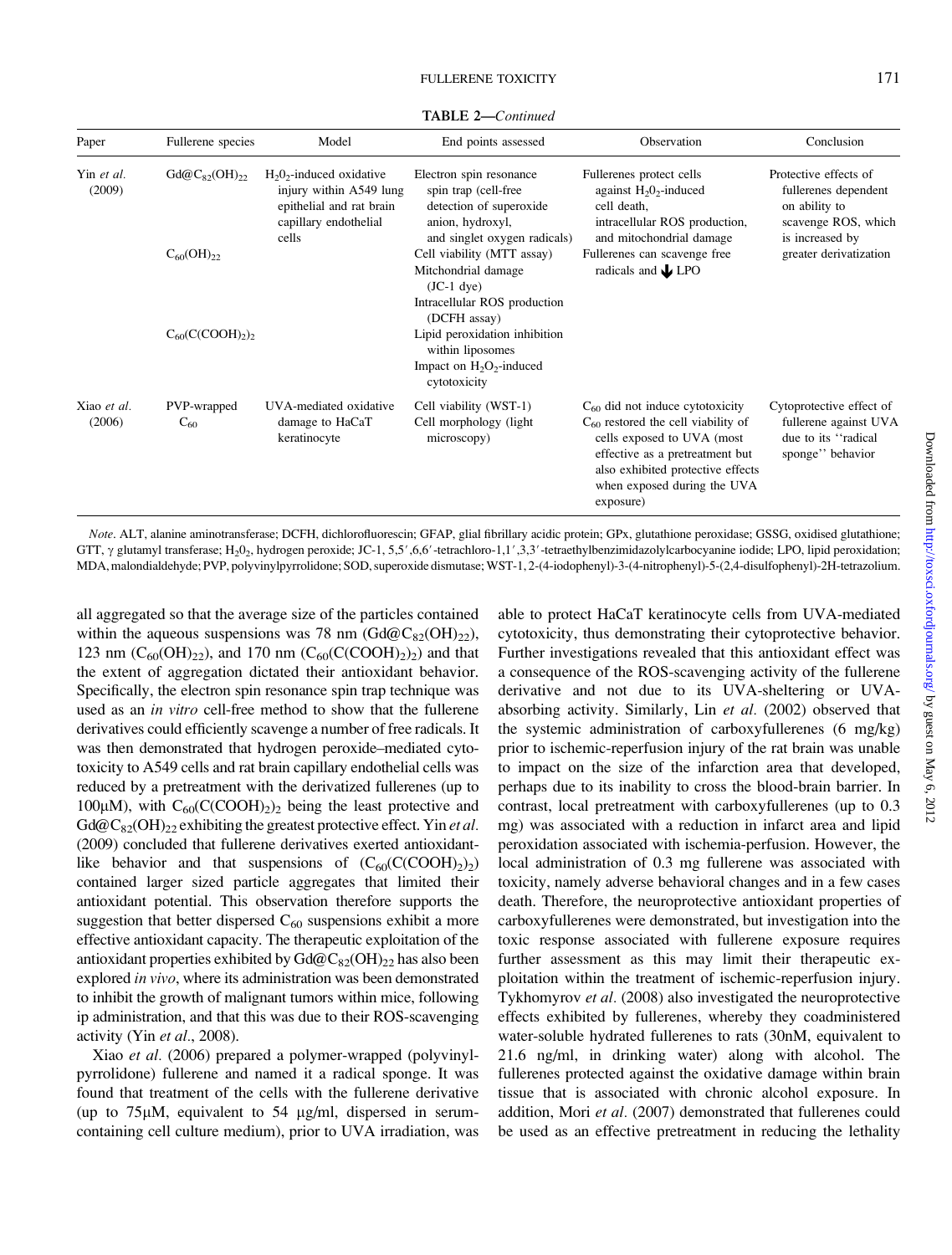associated with methamphetamine and morphine co-exposure of mice, which is also known to occur via oxidative stress. This protective effect was equivalent or superior to that of more traditional treatments, including cooling and the administration of phospholipase 2 inhibitors.

The use of fullerenes as therapeutic agents has also been explored in relation to their antioxidant-driven cytoprotective behavior. Injac et al. (2009) investigated the protective effect of fullerol  $(C_{60}(OH)_{24})$  pretreatment (25, 50, and 100 mg/kg in saline with DMSO following ip injection) on doxorubicin toxicity (which is oxidant mediated) within the heart and liver of rats with colorectal cancer. The protective effect of fullerol was witnessed within macro- and microscopic observations, electrocardiogram evaluation, serum biomarkers for myocardial or hepatic damage, and oxidative stress development. In general, an improvement in doxorubicinassociated toxicity was observed within the heart and liver with fullerol pre-exposure. However, lower doses of fullerols exhibited a greater protective effect, and this may be accounted for by the fact that higher doses of fullerols were less well absorbed from the gut or that the high doses administered contributed to the toxicity that was apparent. Therefore, it was again demonstrated that fullerols are able to exhibit protective effects against oxidative-mediated injury, thereby promoting their exploitation as antioxidants, and that this was a dosedependent phenomenon. Trajkovic et al. (2007) investigated the protective effects of fullerol (10 and 100 mg/kg, dispersed in distilled water, for a period of up to 30 days), administered via ip injection, against ionizing radiation within rats and compared this to the traditional radioprotector amifostine. Fullerol pretreatment was able to improve survival rates within rats. The radioprotective effect exerted by fullerols was most pronounced at a dose of 100 mg/kg and was comparable to that of amifostine. As the harmful effects of radiotherapy are known to be mediated by ROS, fullerols were anticipated to be effective radioprotectors by a mechanism that was antioxidant driven. The potential therapeutic exploitation of fullerols was addressed further by Bogdanovic et al. (2008) who assessed the ability of  $C_{60}(OH)_{24}$  to protect against ionizing radiation– mediated ROS production in vitro. The protective effects of fullerol (10 $\mu$ M, equivalent to 11.28  $\mu$ g/ml, dispersed in serumcontaining cell culture medium) were investigated within irradiated, malignant cultured K562 erythroleukemia cells. The survival rate of irradiated cells was improved by fullerol pretreatment, which was suggested to occur due to increased antioxidant defenses within irradiated cells that counteracted the oxidative damage associated with radiation that acted to preserve cell viability.

Although the free scavenging activity of fullerenes is accepted as being potentially beneficial, in certain circumstances, it can be problematic. For example, Ueng *et al.* (1997) observed that a single ip injection of fullerol, at concentrations of 0.1, 0.5, and 1 g/kg (in water), induced mortality of 10, 22, and 54%, respectively, within 3 days of the treatment. Fullerol administration, of greater than 0.5 g/kg, also elicited a decrease in cytochrome P450 content and activity within liver microsomes (isolated from fullerol-exposed animals). The mechanism of this decrease is not known but could be due to the electron-scavenging behavior of polyhydroxylated  $C_{60}$  or binding of fullerol to the enzyme thus promoting enzyme destruction or prevention of enzyme synthesis as a result of cell injury. In addition, mitochondrial function was observed to be diminished by fullerol exposure, as indicated by the suppression of oxidative phosphorylation, which is likely to derive from a reduction in the transfer of electrons. However, the high doses used are likely to account for the mortality and cell injury observed and are unlikely to be encountered by humans.

Overall, the studies relating to antioxidant properties of fullerenes suggest that contrary from being toxic,  $C_{60}$  and its derivatives could actually exhibit beneficial health effects. However, it appears that the antioxidant properties exhibited by fullerenes are restricted to particular fullerene forms and therefore a number of conditions being met in order to allow its manifestation. Water solubility is likely to impact on their antioxidant/cytoprotective potential so that the better dispersed the fullerene is, the more likely it is that it will exert free radical–scavenging activity, which is likely to derive from their derivatization as they are specifically generated to improve fullerene water solubility. The concentration administered is therefore also key to dictating the free radical activity as fullerenes exposed at high concentrations are more likely to interact to form larger structures, which is known to detrimentally impact on its antioxidant behavior. Many of the studies reported have used exceptionally high exposure concentrations and are therefore difficult to interpret in terms of relevance unless large doses are used in such applications.

# Uptake of Fullerenes into Cells

Uptake studies have investigated the behavior of both professional phagocytes, such as macrophages, and nonphagocytic cells. Determining the uptake of fullerenes by cells is of relevance as phagocytic cells, located at exposure sites, are responsible for the clearance of particles. Second, the uptake of fullerenes by cells has the potential to impact on normal cell physiology and function, which requires assessment. When addressing the uptake of fullerenes, a variety of cell types have been considered. In addition, computer simulations have been conducted that act to predict the interactions of fullerenes with cell membranes and their subsequent penetration.

It has been observed that subsequent to pulmonary exposure, fullerenes are evident within alveolar macrophages (Fujita et al., 2009; Xia et al., 2006). Furthermore, subsequent to ip administration, fullerenes enter the circulation and have been observed to accumulate within Kupffer cells in the liver (Gharbi et al., 2005). Macrophages therefore appear to be capable of taking up particles to thereby fulfill their role within host defense. However, the consequences of fullerene uptake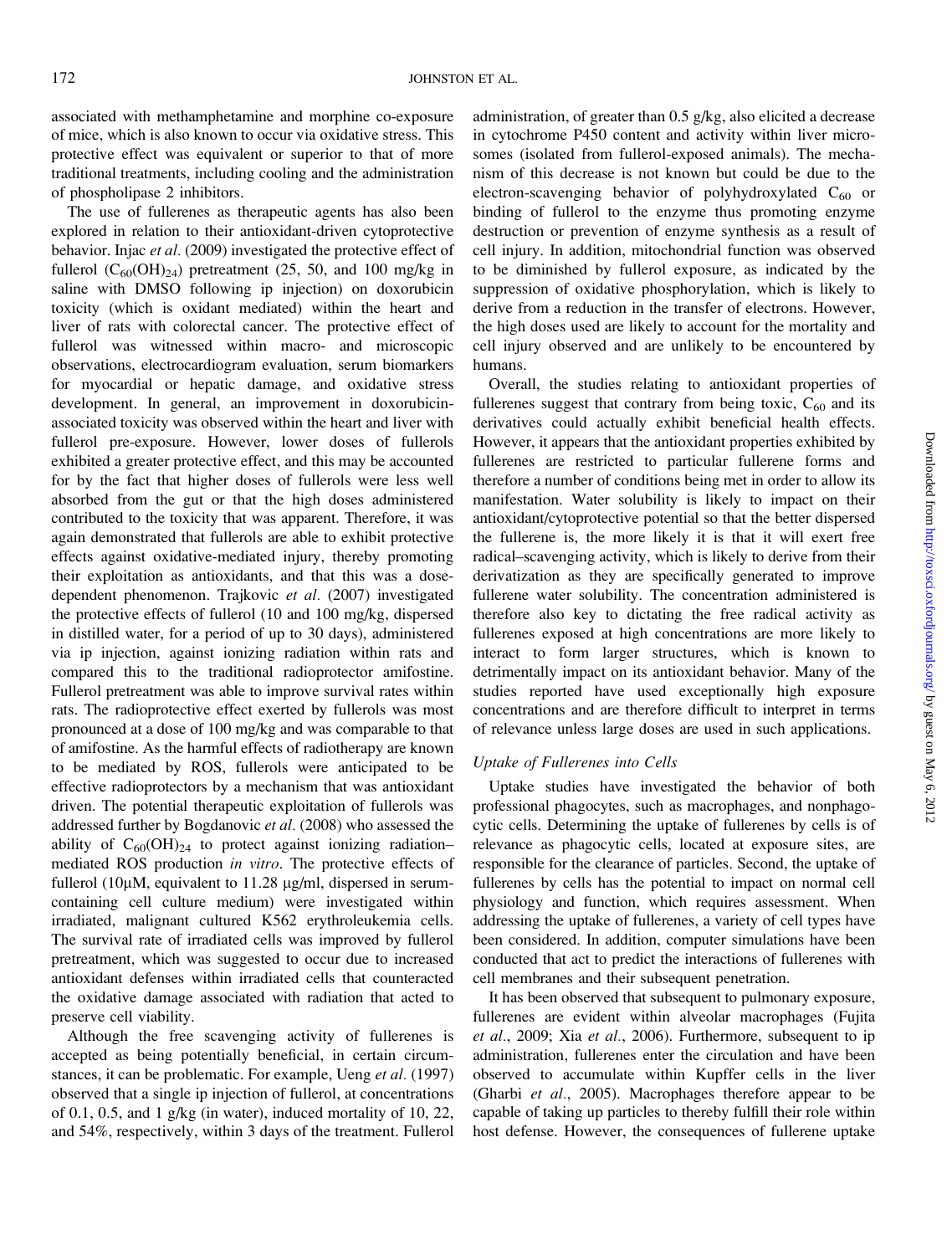require attention as oxidative or inflammatory events may be stimulated. In addition, a number of other cell types have been demonstrated to internalize fullerenes, such as keratinocytes (Rouse et al. 2006), epithelial cells (Fujita et al., 2009), and eye lens cells (Roberts et al., 2008) often with oxidative and lethal consequences.

Computer simulation has been exploited to reveal the mechanism of fullerene permeation through cell membranes (Wong-Ekkabut et al., 2008). It was identified that small fullerene clusters  $(< 10$  molecules) were able to localize within the membrane lipid bilayer, where they disaggregated, that this process was passive and spontaneous, and that even at high concentrations, no mechanical damage to the membrane was observed. However, although the computer simulations provide insight into the possible behavior of fullerenes, caution is required when extrapolating the results as the interactions of fullerenes with other membrane components, such as other lipids, carbohydrates, and proteins, were not considered within the model, and it is therefore necessary to verify the results. However, the tendency for fullerenes to interact with the lipid tails within the model parallels the finding that lipid peroxidation is a prominent feature of their exposure to cells.

In addition, Bedrov et al. (2008) used molecular dynamic models to investigate the interaction and transport of  $C_{60}$ within a plasma membrane model.  $C_{60}$  was observed to interact with the lipid head groups and lipid core of the membrane. Consequently, fullerenes were predicted to have a high permeability within the simulations conducted. For this reason, the authors suggested that fullerenes could be exploited as efficient carriers to enable drug entry into cells. Similarly, Qiao et al. (2007) used molecular dynamics to study the translocation of fullerenes across a model cell membrane. Pristine  $C_{60}$  was observed to readily translocate across the lipid membrane. This was achieved due to the ability of  $C_{60}$  to create a cavity (termed transient micropores) within the membrane.  $C_{60}$  molecules were then speculated to "jump" into the membrane, which enabled the penetration of the molecule through the membrane. In contrast,  $C_{60}(OH)_{20}$  derivatives barely penetrated the membrane, which was explained by their absorption onto the membrane surface, due to its hydrophilic nature. This interaction discouraged  $C_{60}(OH)_{20}$  interaction with the lipid core of the membrane so that it did not enter the membrane, but instead, the strong interactions with the membrane surface head groups caused a ''pinch'' to form in the plasma membrane. Therefore, pristine fullerenes and fullerene derivatives exhibit differences, with regards to their translocation through the model membrane, and perhaps this can explain differences in their toxicity and why fullerene derivatives exhibit reduced toxicity than their pristine counterparts (see, e.g., Sayes et al., 2004). However, mainly, the simulations did not consider the aggregation state of fullerenes and depict the consequences of membrane exposure to individual molecules, which would be anticipated to more easily enter cells due to their small size  $(< 1$  nm).

Porter *et al.* (2006) found that no cytotoxicity to humanderived macrophages was elicited by  $C_{60}$  (0.16–10 µg/ml, prepared using THF and dispersed in serum-free cell culture medium) *in vitro*, despite the fact that they were internalized and contained within the cytoplasm, nucleus, and lysosomes. It was observed that  $C_{60}$  crystals and aggregates were contained within lysosomes (perhaps as a consequence of their internalization by phagocytosis or endocytosis) in which  $C_{60}$  was degraded into smaller structures.  $C_{60}$  aggregates were also apparent along the plasma membrane, which was suggested by the authors to promote the development of lipid peroxidation observed by other investigators. It was highlighted that there was a difficulty in imaging particles, due to the fact that it is difficult to distinguish them from artifact presence, and so the results require further verification.

The uptake of fullerenes has been demonstrated on numerous occasions within a variety of cell types. The implications of uptake are relatively unknown, and therefore worthy of consideration in the future, but are likely to involve oxidative or cytotoxic responses. Computer simulations have also been used to predict the penetration of fullerenes within the plasma membrane and attributes of particles that encourage such an interaction, but their relevance requires confirmation.

### Genotoxicity of Fullerenes

Genotoxicity tests are conducted to reveal damage to DNA elicited by fullerene exposure by, e.g., detecting mutations and changes in chromosome structure or number. A number of assays can be adopted to detect genotoxicity, including the comet assay, Ames test, and determining tumor development within animals.

Dhawan *et al.* (2006) investigated whether  $C_{60}$  was able to inflict DNA damage within human lymphocytes and was detected using the comet assay when exposed at concentrations ranging from  $0.42$  to  $2100 \mu g/l$  (dispersed in serum-free cell culture medium) for up to 6 h. To ensure that residual solvents used to prepare  $C_{60}$  suspensions were not responsible for any observed toxicity (see below), the experiments were conducted using preparation methods that were free of organic solvents. These included prolonged mixing of  $C_{60}$  in water (aquC<sub>60</sub>) or the ''solvent to water exchange'' method using ethanol  $(EtOHC_{60})$ . It was demonstrated that solvents were more effective at dispersing  $C_{60}$ , as demonstrated by the fact that the size of  $C_{60}$  clusters was smaller (122 nm diameter) than those produced within  $aquC_{60}$  suspensions (178 nm diameter). Both samples were able to cause DNA damage within lymphocytes, with  $aquC_{60}$  being more effective. The results therefore highlight that the dispersion method is able to impact on the toxicity of  $C_{60}$ , whereby fullerenes prepared by mixing in water were more capable of eliciting a genotoxic response than those produced using the solvent to water exchange method. In addition, Sera et al. (1996) investigated the mutagenic effect of fullerene exposure (up to 30  $\mu$ g/plate for 48 h) on Salmonella typhimurium in light and dark conditions using the Ames test. If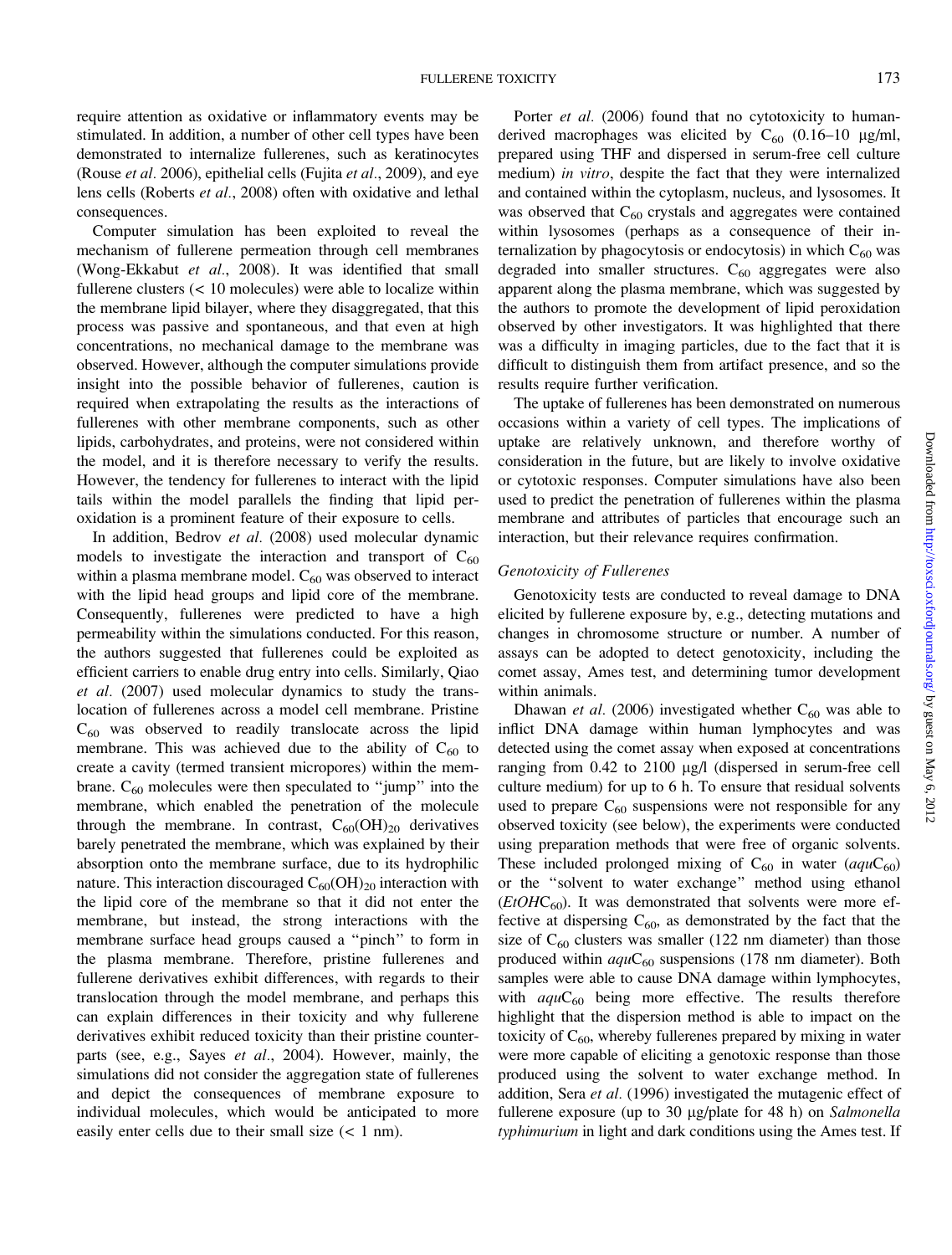exposure occurred within the dark, no mutagenic responses were evident. In contrast, a mutagenic effect was observed when exposure occurred in the presence of visible light due to the production of ROS, which interact with DNA to elicit damage, and was typified by the formation of 8-hydroxydeoxyguanosine. Lipid peroxidation was also increased by fullerene exposure in light, further highlighting the oxidative consequences associated with light irradiation. The study therefore illustrated the phototoxic and mutagenic properties of fullerenes.

Contrary to the ability of  $C_{60}$  to induce genotoxic events within cells, fullerene derivatives have been demonstrated to have potential therapeutic properties for the treatment of cancer. Chen et al. (2005) sc implanted H22 hepatoma cells into mice, and tumor growth was monitored until the tumor that developed reached a size of 2 or 2.2 cm. Tumor-bearing mice were then treated, once a day, with  $Gd\omega C_{82}(OH)_{22}$  (dispersed in saline), via ip injection, at a concentration of 114 or 228 lg/ml, and the antitumor effect was evaluated by determining the impact of treatment on tumor size. It was observed that  $Gd@C_{82}(OH)_{22}$  inhibited skin tumor growth within hepatomaimplanted mice, with this inhibitory effect apparent on treatment of mice for 6 days or more. The antitumor efficiency of  $Gd@C_{82}(OH)_{22}$  was greater than that of the conventional antineoplastic agents cyclophosphamide and cisplatin. The administration of  $C_{60}$  was associated with very low toxicity in vivo, and no cytotoxicity was associated with hepatocyte cell line exposure in vitro. Furthermore, Tabata et al. (1997) aimed to target radiolabeled  $^{125}$ I C<sub>60</sub>-polyethylene glycol (PEG) conjugates (424 µg/kg, dispersed in PBS) to tumors following iv injection within tumor-bearing mice. The distribution of the fullerene was determined following exposure, and 78% of the administered dose was eliminated from the body within 24 h. No marked accumulation within a particular organ was observed (probably as a consequence of its derivatization), although localization within the liver and gastrointestinal tract was observed, with no toxicity associated with exposure. The fullerene was able to accumulate within tumors due to its large size (which also relied on the hyperpermeability of tumor vasculature). Light irradiation (to achieve photoactivation of the fullerene) at the tumor site allowed the specific destruction of the tumor by the fullerenes, with no damage to the overlying normal skin. Tumor destruction was not apparent with  $C_{60}$ -PEG administration alone; therefore, light irradiation was essential for the tumor-destructive effect to manifest. Accordingly, the phototoxic property of fullerenes was exploited within the destruction of tumors, and fullerenes may therefore be considered for photodynamic therapy of tumors. However, its exploitation is reliant on the utilization of particular  $C_{60}$ derivatives; accordingly, PEG conjugation to  $C_{60}$  was necessary to increase the size of the molecule and to increase its water solubility. In addition, Zhu *et al.* (2008) evaluated the tumor inhibitory effect of fullerols (0.2 and 1 mg/kg, dispersed in deionized water, administered daily via ip injection, for up to 17 days) within the mouse H22 hepatocarcinoma model.

 $C_{60}(OH)_{x}$  exhibited antitumor activity, with treatment more effective if administered from the time of tumor inoculation onward, as opposed to when treatment was initiated after tumor growth reached 1 cm.

Furthermore, genotoxicity has not been associated with fullerene exposure in a number of models. Mori *et al.* (2006) investigated the mutagenicity of a  $C_{60}/C_{70}$  mixture. It was illustrated that no mutagenic responses were evident within a variety of S. typhimurium and E. coli strains using the Ames test (up to 5000 µg/plate). In addition, within the chromosomal aberration test (in CHL/IU hamster lung cells), no aberrations within the structure or number of chromosomes were apparent. The separate tests therefore reached the same conclusion that the fullerene investigated was not mutagenic. Furthermore, Jacobsen et al. (2008) investigated the mutagenicity associated with a number of carbon-based NPs, including  $C_{60}$  within the mouse FE1-Muta epithelial cell line. It was demonstrated that exposure of cells to  $C_{60}$  (dispersed in serum-containing cell culture medium, with sonication used to minimize particle aggregation) was associated with a slight increase in ROS production in cells, but no impact on cell viability was observed. This was demonstrated following a short term exposure scenario (24 h exposure, at concentrations of 20 to 200 lg/ml), and in the long term (following 9 rounds of particle exposures of 72 h for each round (total duration of 576 h), at a concentration of 100  $\mu$ g/ml). An increase of ROS production by  $C_{60}$  was also observed in cell-free conditions.

The genotoxicity of fullerenes is therefore difficult to interpret from the studies conducted so far, with contradicting results reported. Again, these are likely to be influenced by the dose, dispersion, model, and end point measured. An important component of the genotoxic response exhibited by fullerenes is anticipated to be their photoactivity, which is able to promote such a response. However, the opportunity to exploit fullerenes as antitumor agents is of interest and warrants further investigation.

# Reproductive Toxicology of Fullerenes

Evaluation of fullerene effects on the reproductive system is limited to a small number of in vivo and in vitro studies. Most of these have focused on how treatment can affect the developing embryo. A study by Tsuchiya et al. (1996) ip administered polyvinylpyrrolidone-solubilized  $C_{60}$  (up to 137 mg/kg in distilled water) to pregnant mice on day 10 (vaginal plug: day 0). After 18 h of exposure, all the embryos were examined and found to be dead. A variety of doses were examined with  $C_{60}$  apparently distributed into the embryos at 50 mg/kg resulting in head region and tail abnormalities. The yolk sac appeared with shrunken membrane and narrow blood vessels, which may suggest insufficient blood supply to the embryos. At 25 mg/kg, one embryo had abnormal enlargement of the head, whereas all other embryos appeared normal. The no-observed-adverse-effect level was 16.7 mg/kg. The study recommends further work due to the low number of animals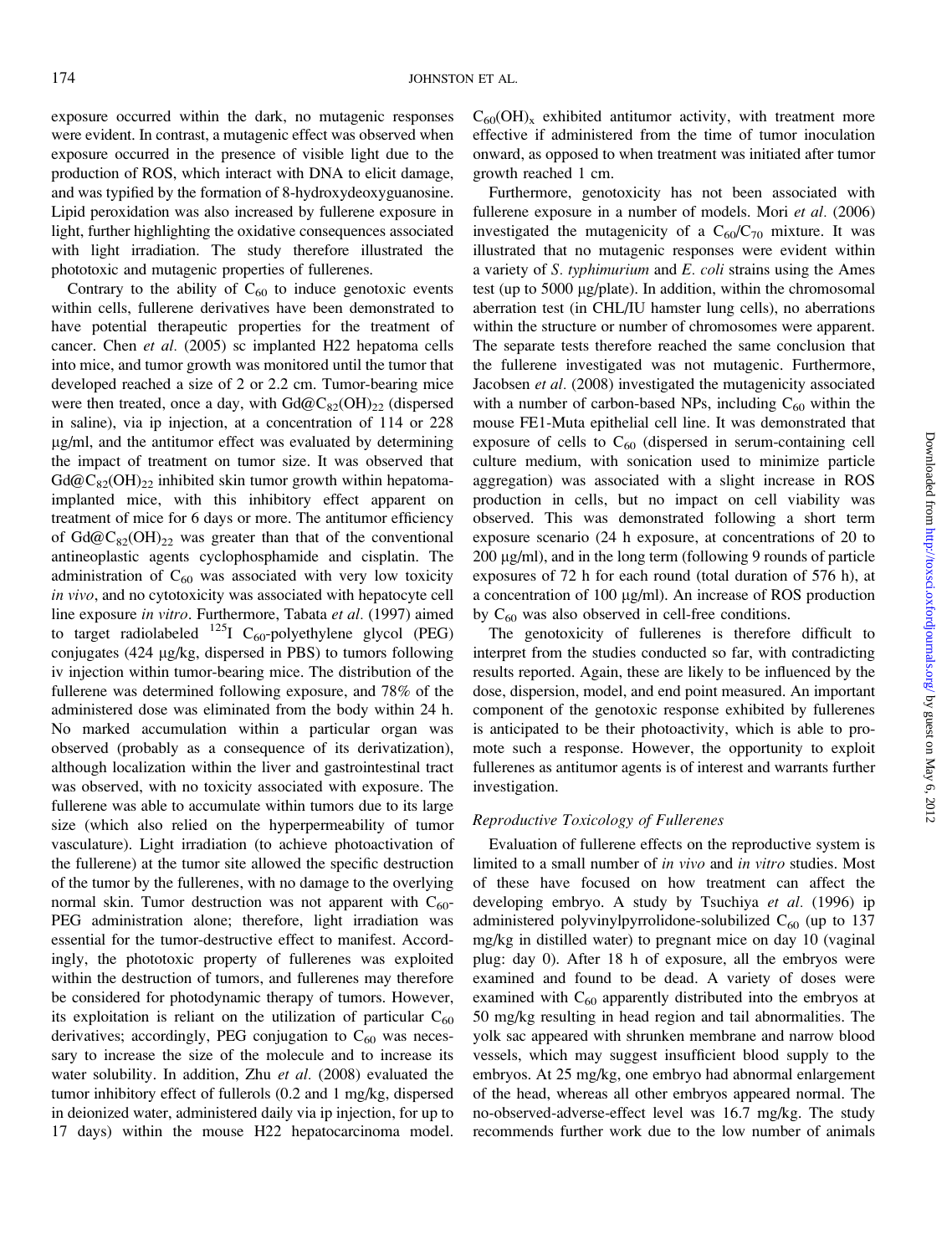per exposure group. This is an unusual route of administration using a relatively high exposure dose, and it covers only a small part of the pregnancy period.

A study by Zhu et al. (2008) assessed embryonic development using the zebrafish model. The group exposed newly fertilized eggs to 50 mg/l fullerol  $(C_{60}(OH)_{16-18})$ , nano aggregates of  $C_{60}$  (1.5 mg/l, particle size: ~100 nm), or a combined treatment of  $nanoC_{60}$  (1.5 mg/l) and GSH (30 mg/l) for 96 h. Observed end points were survival, hatching rate, heart beat rate, and pericardial edema. The fullerol solution had no adverse effect on the end points, whereas the  $C_{60}$  suspension had a conspicuous adverse effect on all parameters that was lessened by the addition of GSH. Zhu et al. (2008) concluded that the adverse effects of  $C_{60}$  were due, at least partly, to free radical–induced mechanism or another form of oxidative stress. Similarly, Usenko et al. (2008) also used zebrafish embryos to examine the potential of  $C_{60}$  to elicit oxidative stress responses. The group's findings showed reduced light, and therefore, reduced photocatalytic activity during  $C_{60}$  exposure significantly decreased mortality and the incidence of fin malformations and pericardial edema at 200 and 300 ppb (equivalent to 0.2 and 0.3  $\mu$ g/ml, respectively) C<sub>60</sub> 24-h postfertilization. Embryos co-exposed to the glutathione precursor, NAC, also showed reduced mortality and pericardial edema; however, fin malformations were not reduced.

The reviewed literature examines the effects of fullerenes during pregnancy, highlight effects on developing embryos; however, studies are extremely limited in number and in sample size. No specific in vitro or in vivo studies were found examining fullerene effects in male reproductive system.

### Interactions of Fullerenes with Biological Molecules

The ability of fullerenes to interact with biological molecules, such as proteins, is of concern as it not only has the propensity to alter the normal structure and function of these biological moieties and enable fullerene transport within the body (as interactions of fullerenes with serum proteins are evident) but also is potentially able to modify the behavior of the particles.

Belgorodsky et al. (2006) demonstrated that cyclodextrincapped fullerenes were able to form stable complexes with bovine serum albumin (BSA). The implications of fullerene binding are uncertain, but normal protein conformation and function were retained, and therefore, such an interaction is likely to facilitate fullerene transport within the body. Benyamini et al. (2006) used computational models to understand the interactions between fullerenes (in a pristine and carboxylated form) and proteins (namely human serum albumin, BSA, human immunodeficiency virus [HIV] protease, and a fullerene-specific antibody) that had all been previously demonstrated to interact with fullerene molecules. The binding sites for fullerenes within the proteins were identified and demonstrated to have similarities between the different proteins (although not for the fullerene antibody) investigated.

The ability of fullerenes to interact with proteins may be beneficial within the treatment of disease. Schinazi et al. (1993) illustrated that water-soluble fullerene derivatives exhibited antiviral activity against HIV within infected lymphocytes (with no cytotoxicity associated with the response). This antiviral activity is anticipated to derive from a direct interaction between the fullerene and the active site of the HIV protease, which causes the subsequent inhibition of enzyme activity (Friedman et al., 1993). However, the design of the fullerene molecule is of vital importance to its interactions with proteins as within the described studies, the fullerene derivatives used were designed in such a way to encourage such interactions, and so the applicability of the response to fullerenes as a whole requires investigation.

The described studies highlight that fullerenes are able to interact with proteins, which may have detrimental implications for protein function. This property can be considered beneficial within their exploitation within antiviral therapy. However, the specificity of the response requires consideration as unregulated enzyme inhibition would be detrimental and likely to be associated with adverse responses. The binding of fullerenes to serum proteins is of interest as it is likely to facilitate their transport within the body to enable them to reach target sites distal to their exposure site.

# LINKING THE PHYSICOCHEMICAL ATTRIBUTES OF FULLERENES TO PATHOGENICITY OR TOXICITY

As for other particles, the physicochemical properties of fullerenes are likely to impact on their toxicity. Such characteristics include composition, crystal, or aggregate size, water solubility, and surface modifications/functionalization.

# Surface Modifications

Surface modification is also termed derivatization or functionalization and is used to achieve a specific change in particle properties. Common examples of particle functionalization include hydroxylation (–OH) and carboxylation (–COOH). In general, the surface of fullerenes is completed for a specific purpose, such as improving water solubility. In addition, it is recognized that such changes may also influence toxicity as, e.g., fullerene functionalization has been observed to promote the appearance of beneficial properties, such as antioxidant or anti-inflammatory activity (see above).

Accordingly, pristine (unmodified)  $C_{60}$  has been demonstrated to be more toxic than the functionalized water-soluble counterparts (including  $C_{60}(OH)_{24}$ ) when examined in vitro with keratinocyte and hepatocyte cell lines (Sayes et al., 2004). In fact, as the fullerene cage became more derivatized, and therefore more water soluble, the corresponding toxicity was observed to decrease. However, in a separate study, Sayes et al. (2007) exposed rats via intratracheal instillation (0.2–3 mg/kg, dispersed in MilliQ ultrapure water) to  $C_{60}$  or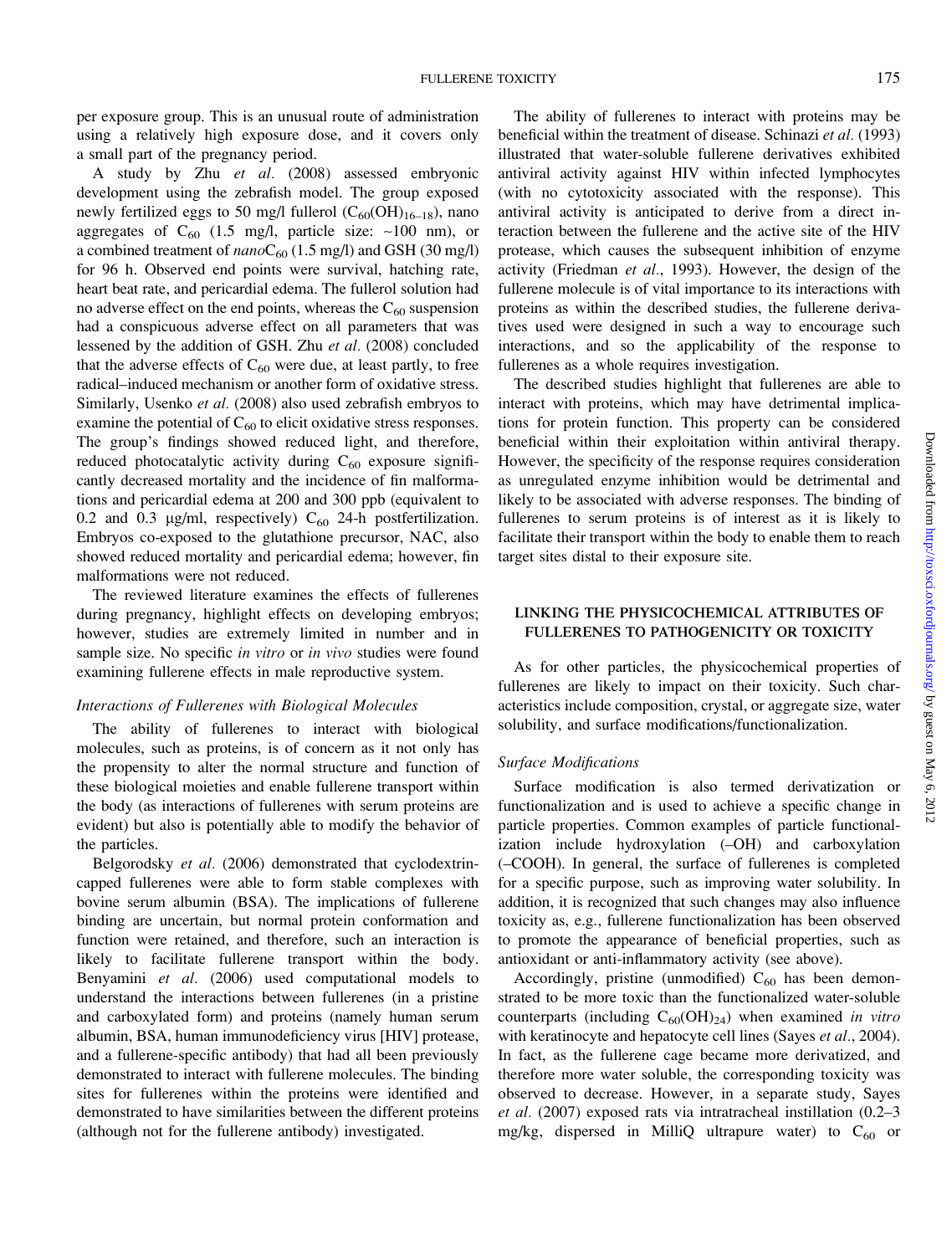### 176 JOHNSTON ET AL.

TABLE 3 The Impact of Fullerene Dispersion on Fullerene Toxicity

| Paper                     | Fullerene dispersion                                                                                            | Model                                                                                                                                                                     | End points                                                                                                                                                        | Findings                                                                                                                                                                                                                |
|---------------------------|-----------------------------------------------------------------------------------------------------------------|---------------------------------------------------------------------------------------------------------------------------------------------------------------------------|-------------------------------------------------------------------------------------------------------------------------------------------------------------------|-------------------------------------------------------------------------------------------------------------------------------------------------------------------------------------------------------------------------|
| Isakovic et al.<br>(2006) | $\gamma$ -irradiated and<br>nonirradiated<br>$THFC_{60}$ samples                                                | Mammalian cells (L292)<br>[fibroblasts], B16<br>[melanoma], C6<br>[glioma], and U251<br>[glioma] cell lines, primary<br>rat astrocytes, and rat and<br>mouse macrophages) | Cytotoxicity (LDH release and<br>apoptosis/necrosis)<br>Oxidative stress (ROS generation,<br>lipid peroxidation (MDA), and<br>NAC pretreatment)<br>ERK activation | Irradiation inactivates the <i>in vitro</i><br>cytotoxicity of $C_{60}$ (which has been<br>solubilized in THF) due an impaired<br>capacity of $C_{60}$ to generate free radicals<br>(possibly due to THF decomposition) |
| Lyon et al.<br>(2006)     | $THFC60$ , sonicated<br>$C_{60}$ , aqu $C_{60}$ (extended<br>mixing in water), and<br>polyvinylpyrrolidone      | Bacteria Bacillus subtilis                                                                                                                                                | Sample stability (TEM and dynamic<br>light scattering)<br>Antibacterial effect                                                                                    | $SonC_{60}$ and $PVPC_{60}$ more uniformly<br>dispersed, with smaller aggregate size<br>than $THFC_{60}$ and $aquC_{60}$ .<br>All samples exhibit similar antibacterial                                                 |
|                           | prepared $C_{60}$                                                                                               |                                                                                                                                                                           |                                                                                                                                                                   | activity                                                                                                                                                                                                                |
|                           |                                                                                                                 |                                                                                                                                                                           | Oxidative stress (lipid peroxidation)                                                                                                                             | Smaller aggregates (obtained via<br>centrifugation of samples) of $THFC_{60}$<br>and $aquC_{60}$ samples exhibit more<br>toxicity                                                                                       |
| (2007)                    | Markovic <i>et al.</i> THFC <sub>60</sub> , EtOHC <sub>60</sub> , and<br>$aquC60$ (extended<br>mixing in water) | Cell lines: NTCC 2544<br>(keratinocytes), L929<br>(fibroblast), and B16<br>(melanoma)                                                                                     | Cytotoxicity (MTT, apoptosis/necrosis, $THFC_{60}$ caused the greatest cytotoxic<br>and morphology)                                                               | effect that was not cell, assay, or<br>species specific                                                                                                                                                                 |
|                           |                                                                                                                 |                                                                                                                                                                           | Mitochondrial depolarization                                                                                                                                      | Cytotoxicity mediated by ROS<br>generation                                                                                                                                                                              |
|                           |                                                                                                                 |                                                                                                                                                                           | ROS generation (DCFH and EPR)                                                                                                                                     | THF proposed to be intercalated<br>into $C_{60}$ structure                                                                                                                                                              |
| Zhang et al.<br>(2009)    | $THFC60$ (washed and<br>unwashed samples)<br>and $SonC_{60}$                                                    | Escherichia coli                                                                                                                                                          | Oxidative reactivity (indigo dye assay)                                                                                                                           | $C_{60}$ derivatives (THF peroxide) are<br>responsible for antibacterial response                                                                                                                                       |
|                           |                                                                                                                 |                                                                                                                                                                           | Antibacterial activity                                                                                                                                            | Washing of the $THFC_{60}$ sample can<br>effectively remove the derivatives<br>that are responsible for the observed<br>toxicity                                                                                        |

Note. DCFH, dichlorofluorescin; EPR, electron paramagnetic resonance; ERK, extracellular signal-regulated kinase; MDA, malondialdehyde; MTT, 2-(4,5 dimethyl-2-thiazolyl)-3,5-diphenyl-2H-tetrazolium bromide; TEM, transmission electron microscopy.

 $C_{60}(OH)_{24}$  and found that both fullerene types did not induce toxicity from 1-day to 3-month postexposure, as indicated by LDH release, neutrophil infiltration, oxidative stress, or histopathological analysis. Although none of the fullerene derivatives inflicted toxicity, the administration of quartz as a control produced a proinflammatory and profibrotic response. Therefore, although functionalization may affect in vitro toxicity, this may not translate in vivo effects, highlighting the potential difficulty in extrapolating and interpreting experimental findings (Sayes et al., 2007). However, there is also a difference between the *in vitro* models and the *in vivo* models with respect to target organ under investigation; the in vivo study investigated pulmonary responses, while the in vitro cell lines included keratinocytes and hepatocytes. Therefore, fullerenes may not be universally toxic to different tissue or cell targets. In addition, it is also necessary to determine if particles are able to penetrate through the skin or become systemically available to thereby reach the different cell types studied within the in vitro studies.

In contrast to the results of Sayes et al. (2007), Kamat et al. (2000) demonstrated that  $C_{60}(OH)_{18}$  was more toxic than underivatized  $C_{60}$  in vitro (see above), although both were capable of eliciting oxidative damage. Therefore, the influence of surface attachments on fullerene toxicity may be dependent upon the target cell/organ and/or the fullerene type under investigation.

# The Impact of Fullerene Dispersion on Toxicity

 $C_{60}$  has a hydrophobic character, and therefore, unless rendered water soluble through derivatization of its surface (see above), a stable suspension of  $C_{60}$  in aqueous solutions is difficult to achieve (Dhawan et al., 2006). However, pristine  $C_{60}$  molecules are able to form a stable water-soluble suspension that is composed of  $C_{60}$  clusters or aggregates (termed  $nanoC<sub>60</sub>$ ,  $nC<sub>60</sub>$ , or colloidal fullerenes) that generally range from 5 to 500 nm in diameter (Dhawan et al., 2006; Fortner et al., 2005). To obtain  $nC_{60}$  suspensions, a number of techniques can be employed (Dhawan et al., 2006). A solvent to water exchange protocol can be followed whereby fullerenes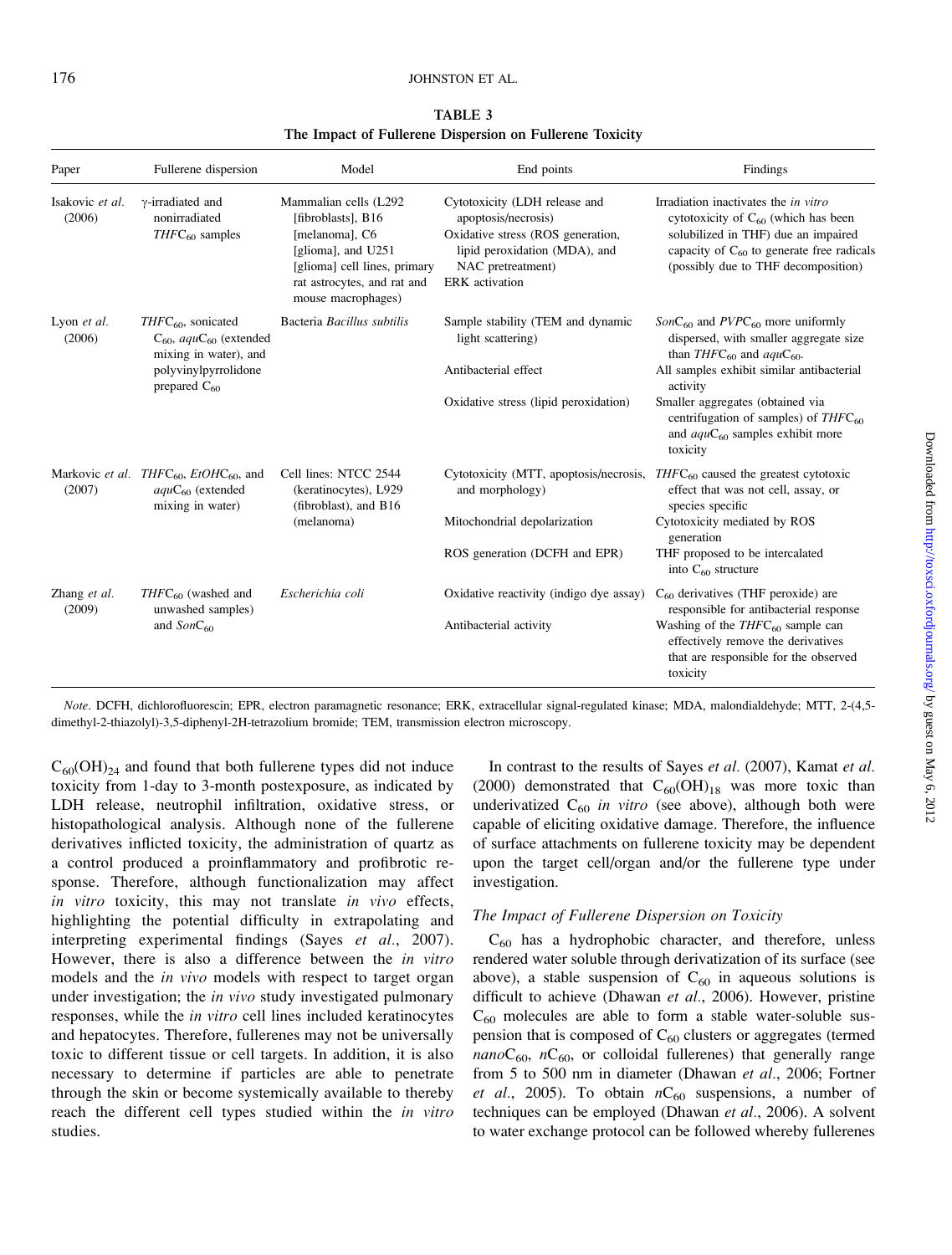are mixed with a solvent (such as THF), which is then removed via evaporation or distillation. Alternatively, fullerenes can be dispersed in a solvent (such as toluene or ethanol) mixed with water and then sonicated to transfer the fullerenes to the water phase. In addition, fullerenes can be mixed with water for an extended period, which is often termed aqueous  $C_{60}$  (or  $aquC_{60}$ ). It has been suggested that the toxicity associated with  $nC_{60}$  exposure may derive as a consequence of the presence of residual solvent (or their derivatives), which have the potential to become intercalated into the lattice  $C_{60}$  structure or are released into the aqueous phase. This has implications for fullerene preparation as such impurities may impact upon the observed toxicity. A summary of the impact of the dispersal method on  $C_{60}$  toxicity is demonstrated within Table 3.

Isakovic et al. (2006) dispersed  $C_{60}$  using THF (termed  $THFC_{60}$ ) and subjected the suspension to  $\gamma$  irradiation in order to decompose residual THF. The nonirradiated  $THFC_{60}$  sample  $(0.125-1 \text{ µg/ml} \text{in} \text{serum-containing cell culture medium})$ elicited cell death, via a necrotic mechanism, within all cell types tested (mouse fibroblast L929, mouse B6 melanoma cells, rat glioma C6, human glioma U251 cell lines, primary rat astrocytes, and mouse and rat macrophages). The authors concluded that this cytotoxic response was associated with increased ROS production as the toxicity was associated with lipid peroxidation, and pretreatment with the antioxidant NAC prevented the  $THFC_{60}$ -induced toxicity. In contrast, the irradiated  $THFC_{60}$  sample failed to elicit a cytotoxic effect and was instead deemed to be cytoprotective due to its antioxidant properties that were demonstrated by its ability to prevent against hydrogen peroxide–mediated toxicity in cells.

Markovic et al. (2007) compared the toxicity of  $nC_{60}$  when prepared within different solvents (THF or ethanol) or within an aqueous solution ( $aquC_{60}$ ) when dispersed in serum-containing cell culture medium. All fullerene preparations contained particles that had a diameter of less than 36 nm. Cytotoxicity, ROS production, and mitochondrial depolarization were evident (within human NTCC 2544 keratinocyte, human NHDF dermal fibroblast, mouse B6 melanoma, and mouse L929 fibrosarcoma cell lines), with  $THFC_{60}$  exhibiting the greatest toxicity and  $aquC<sub>60</sub>$  the least. No species, cell type, or assay dependence was observed to influence the toxicity. It was also proposed, by the authors, that THF was able to intercalate into the structure of fullerenes to increase its toxic potential.

Zhang et al. (2009) generated  $THFC_{60}$ , and the samples either remained unwashed or were washed with water in order to investigate whether residual solvent presence contributed to any observed toxicity. In addition, a  $nanoC_{60}$  suspension was generated by first preparing  $C_{60}$  within toluene (termed son $C_{60}$ ). The major THF derivative contained within the  $THFC_{60}$  suspension was THF peroxide, which accumulated within the water phase of the sample and was introduced during the preparation of  $THFC_{60}$  suspensions. Washing of the sample was successful in effectively removing THF peroxide. Washed  $THFC_{60}$  and  $\text{sonC}_{60}$  did not exhibit oxidative properties, but unwashed

 $THFC_{60}$  increased ROS production, and the THF derivative was held responsible for this effect. Unwashed  $THFC_{60}$  was the only sample that had a bactericidal action to E. coli (when dispersed in Minimal Davis media), and again, its THF peroxide content was suggested to be accountable for this effect.

Fortner *et al.* (2005) investigated whether the size and stability of  $nC_{60}$  suspensions are related to the conditions surrounding their formation, namely the rate of water addition and pH of the solution. It was found that a higher pH promotes the formation of smaller  $C_{60}$  aggregates. In addition, by slowing the rate of water addition when conducting solvent to water exchange, the average particle size increases. These are important observations as fullerene aggregation may influence toxicity (see below).

Lyon et al. (2006) prepared four different preparations of  $nC_{60}$ , namely  $THFC_{60}$ , sonC<sub>60</sub>, aquC<sub>60</sub>, and polyvinylpyrrolidonefunctionalized  $C_{60}$  (PVPC<sub>60</sub>), and determined if the size and morphology of the aggregates were able to impact on their bactericidal behavior. The method of preparation was observed to impact on the size of the aggregates so that particles ranged from 50 to 150 nm for  $THFC_{60}$  and from 30to 100 nm for  $aquC_{60}$ , with the sonC<sub>60</sub> and  $PVPC_{60}$  samples more uniformly dispersed (10– 25 nm diameter).  $THFC_{60}$  displayed the most potent antibacterial behavior, although all samples were capable (all samples were dispersed in Minimal Davis media, which has a low potassium concentration, to reduce particle aggregation). It was also demonstrated that the solvent "controls" (i.e., contained no  $C_{60}$ ) exhibited no evidence of toxicity. In addition, the  $THFC_{60}$ , and  $aquC<sub>60</sub>$  samples were centrifuged to separate larger and smaller aggregates from the suspension, and it was apparent that suspensions containing smaller aggregates had a greater propensity to display antibacterial effects. It is difficult to draw a firm conclusion from this study as the solvent for dispersion is altered in order to influence the particle size. It is therefore not clear whether the toxicity differences between samples might be due to solvent or aggregate size differences.

In general, the findings suggested that  $nC_{60}$  preparations are more toxic when prepared using a solvent to water exchange method, in comparison to those prepared through the extending stirring in water. Together, these studies demonstrate that trace contamination with THF is sufficient to significantly increase the toxicity of  $nC_{60}$ . One explanation appears to be the formation of reactive species due to interaction between the THF and  $C_{60}$ ; these studies therefore highlight the need to stipulate the method of fullerene dispersion.

Therefore, within the described studies, it is often difficult to decipher whether the fullerenes themselves, or the solvents (or their derivatives) used within the preparation of fullerene suspensions, are responsible for the observed effects. Zhang et al. (2009) illustrated that THF solvent derivatives, which were generated during the preparation of a fullerene suspension, were accountable for observed toxicity. Similarly, solvent (DMSO) decomposition has also been held responsible for the toxicity exhibited by fullerenes within zebrafish (Henry et al., 2007). Therefore, the conversion of solvents into toxic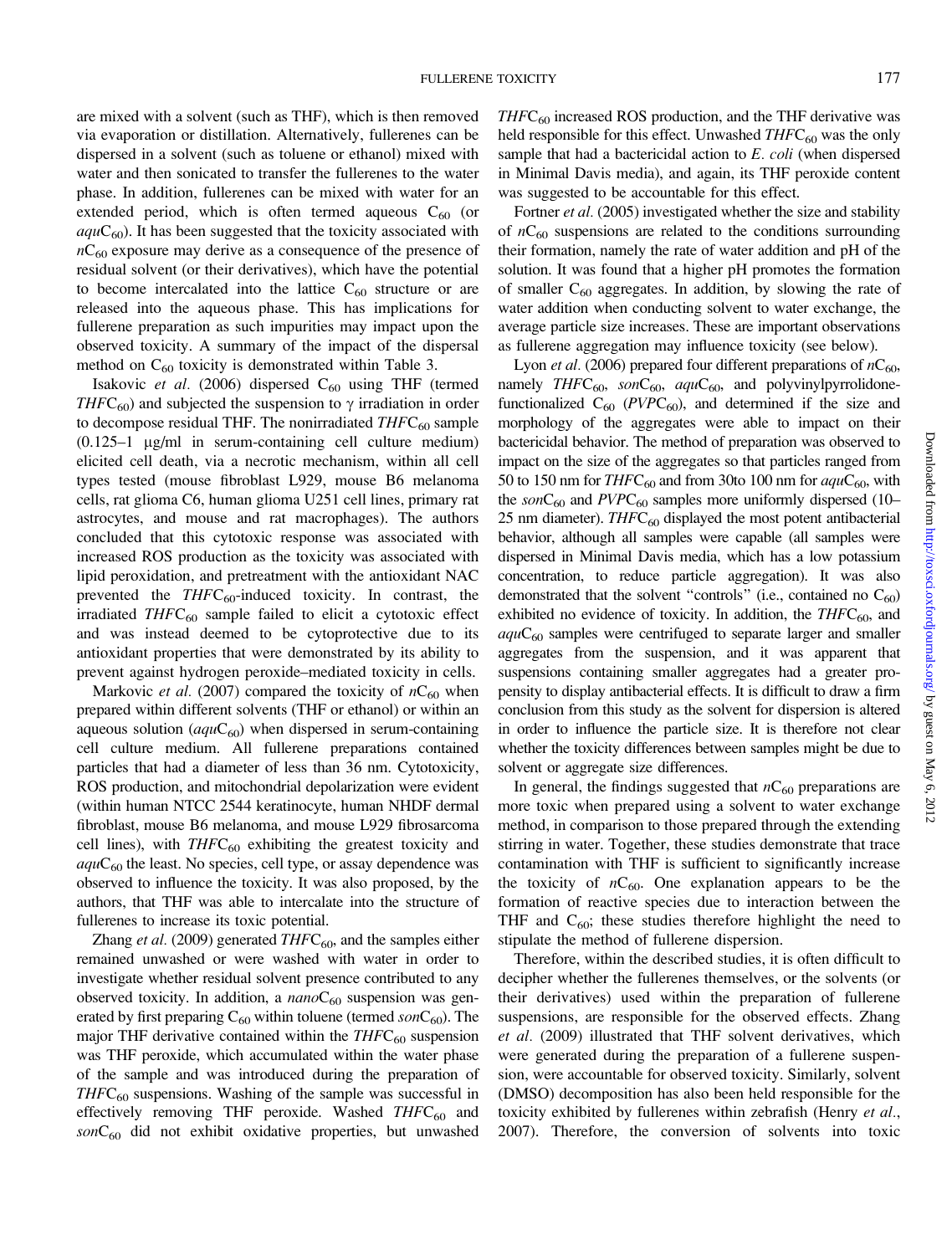byproducts during the particle suspension preparation is possible and potentially responsible for driving the observed toxicity of fullerenes. As such, it would be relevant to detect the formation of such solvent decomposition products within particle suspensions or include appropriate controls (such as solvent degradation products) within investigations. Therefore, it is plausible that fullerenes may be mistakenly identified as driving any observed toxicity when it is really the use of solvents within the preparation of particle suspensions that are responsible for the response observed. As such, it is necessary for investigators to consider how the preparation of fullerenes into a suspension impacts on the observed toxicity. In addition, it is of importance to consider the relevance of the preparation method used to generate particle suspensions and in particular if humans will actually encounter fullerenes in this form.

# Contribution of Photocatalytic Behavior of Fullerenes to Their Toxicity

It is acknowledged that fullerenes are able to absorb ultraviolet or visible light to stimulate the generation of ROS and to ultimately increase their toxic potency (Nielsen et al., 2008) through the promotion of oxidative-mediated damage. The contribution of photocatalytic reactions to fullerene toxicity has been a focus of a number of previously discussed studies (Dhawan et al., 2006; Kamat et al., 2000; Roberts et al., 2008; Usenko et al., 2008). This phenomenon has also been exploited within the destruction of tumors in mice (Chen *et al.*, 2005), but more work is required to determine the specificity of the response and how this may be exploited within the treatment of humans.

### COMMENTS ON THE EXPERIMENTAL DESIGNS

Relevant fullerene exposure concentrations to be used within in vitro and in vivo experiments cannot be obtained without information regarding the human exposure levels, which is information that is currently lacking. However, some concentrations used have been exceptionally high and unlikely to be encountered by humans; for example, Gharbi et al. (2005) exposed rats to fullerenes at a dose of up to 2 g/kg via ip exposure. In addition, it is often the case that a single dose has been administered to animals or cells and toxicity assessed at a number of postexposure time points, but it is likely that the utilization of fullerenes within occupational or consumer settings will involve the exposure of humans for extended periods, and this should perhaps be considered within future studies. The uncertainty regarding human exposure levels to fullerenes also makes interpretation of the observed hazards difficult.

In addition, the most relevant way of expressing fullerene concentrations is debatable and within the studies outlined has been expressed as parts per million, micromolars, milligrams per kilogram, milligrams per milliliter, etc (which in some circumstances is likely to derive from the exposure scenario). In order to counteract this problem, molar concentrations stipulated within the described studies have been converted to a standardized dose descriptor (of mass weight of particles administered per animal, milliliters [of particle suspension], or kilograms [of the exposed animal]) in order to allow for easier comparisons between investigations. Importantly, when the molecular formula of the fullerene in question was not explicitly stated by investigators, calculations were based on the use of  $C_{60}$ . The toxicity of NPs has been demonstrated in a number of studies to be related to their small size and therefore high surface area (Brown et al., 2001; Duffin et al., 2002, 2007; Stoeger et al., 2006). The high propensity for fullerenes to aggregate means that not all the potential calculated surface will be available at the surface, and therefore, expressing the concentration as the surface area of particles administered is perhaps not the best dose descriptor to use for fullerenes. However, introducing a standard way of expressing fullerene concentration would also allow the opportunity to more easily compare the findings of different investigators. In line with this, it would be of benefit for investigators to provide as much information as possible, relating to the exposure conditions and particle dimensions used (including mass of particles administered, in what volume they were administered [if relevant to the experiment], the size and surface area of particles used, and the molecular formula of the fullerene) so that the concentration used can be more easily converted by others to allow comparisons between different investigations to be made, until such a decision on how to best standardize the concentration is agreed on.

There are a diverse number of fullerenes available, which derives from the number of carbon atoms contained within the cage structure, the surface modification, and the preparation processes utilized to promote their water solubility. Therefore, fullerenes used by different investigators are likely to behave differently, even if described as  $THFC_{60}$ ,  $aquC_{60}$ , etc as the processes underlying their generation by different groups will be distinct. Full physicochemical characterization is therefore essential to allow comparisons between fullerene toxicity to be made. This is an important issue as the physicochemical characterization of fullerenes (and nanomaterials as a whole) is often lacking within the published literature. It is relevant to highlight that a series of reviews relating to the toxicity of four nanomaterial types, namely carbon nanotubes, metal oxides, metals, and fullerenes, were considered within the ENRHES project and that fullerenes were the least extensively characterized material studied. As such, it is recommended that the particle size, surface area, aggregation tendency, composition, surface chemistry, charge, crystal structure, and solubility are determined by investigators when identifying the hazards associated with nanomaterial exposure (see Fig. 1). This is in line with the recommendations of Warheit (2008) who highlighted which parameters should be assessed with the highest priority when conducting the physicochemical analysis of nanomaterials prior to the initiation of toxicological studies. However, a number of different methods can be utilized to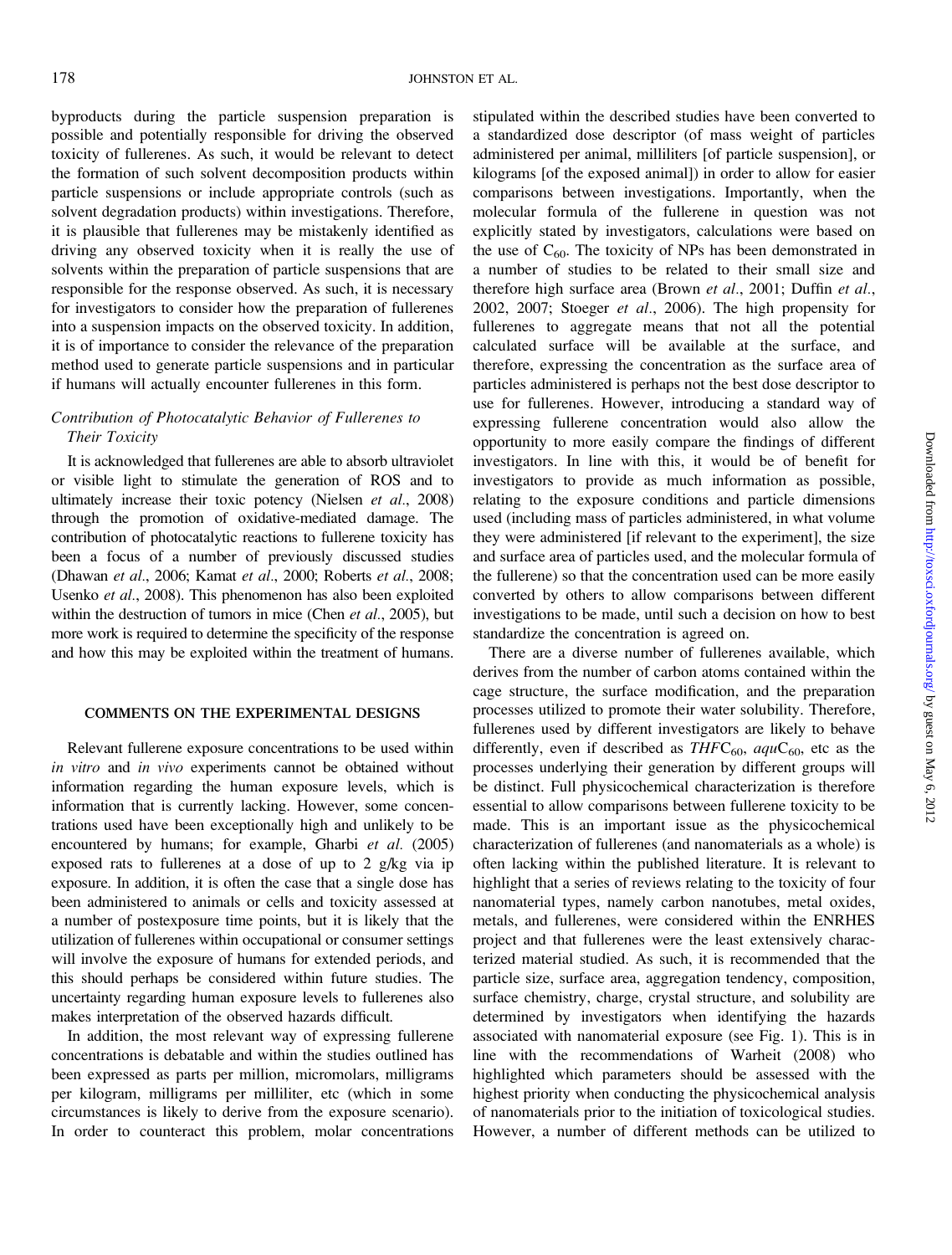

FIG. 1. Physicochemical characterization of nanomaterials. Physicochemical properties of nanomaterials that should be considered with high priority in toxicological assessments are outlined. Determining the size, surface area, aggregation/agglomeration tendency, composition, surface chemistry, charge, crystal structure, and solubility of the nanomaterial under investigation is therefore critical, as these attributes have been consistently demonstrated to influence the toxicity of nanomaterials.

measure one of these end points; for example, to determine particle size, electron microscopy, dynamic light scattering, and atomic force microscopy can all be conducted, and each is likely to provide different results. Therefore, assessing which technique is most appropriate and relevant to use is challenging. In addition, the situation is complicated by the fact that the experimental design has the potential to impact on the physicochemical characteristics of nanomaterials and as a consequence their toxicity by impacting, e.g., on aggregation tendency or surface chemistry. Therefore, it is necessary for investigators to explicitly state what particle preparation methods and exposure conditions were used when assessing the toxicity of nanomaterials. This will allow for the easier identification of which properties of particles drive the observed responses. Accordingly, the fact that general conclusions cannot be made regarding fullerene behavior and toxicity is logical and expected. Toxicity may be driven by the fullerene under investigation as the toxicity of  $C_{60}$  has been demonstrated to not be assay, cell and species specific (Markovic et al., 2007). However, this is based from the findings of one study, and therefore, this finding requires further investigation. So far, there is evidence of a lack of correlation between in vitro and in vivo studies (Sayes et al., 2007), although this can in part be explained by the differences

in cell targets studied between the in vitro study (Sayes et al., 2004) and the in vivo model (rat lung, Sayes et al., 2007).

### **CONCLUSIONS**

There are a number of factors that appear to be implicated in fullerene behavior and toxicity, including chemical structure, surface modifications, and preparation procedure. Ultimately, these factors drive fullerene water solubility, which appears to be related to antioxidant/cytoprotective or pro-oxidant/cytotoxic properties. Generally, the greater the water solubility exhibited by a fullerene sample, the lesser the toxicity associated with exposure. However, the situation is complicated by the findings that residual solvents (or their derivatives) used within the preparation of fullerene samples are able to contribute to the observed toxicity, which negates improving water solubility by particular methods. In addition, the preparation of surface-modified fullerenes is conducted to improve an aspect of fullerene function and also modifies the toxicity of fullerenes. However, the fact that fullerene derivatives do not always behave similarly to their unmodified counterparts is expected and may allow for the safe integration of fullerenes into products by revealing which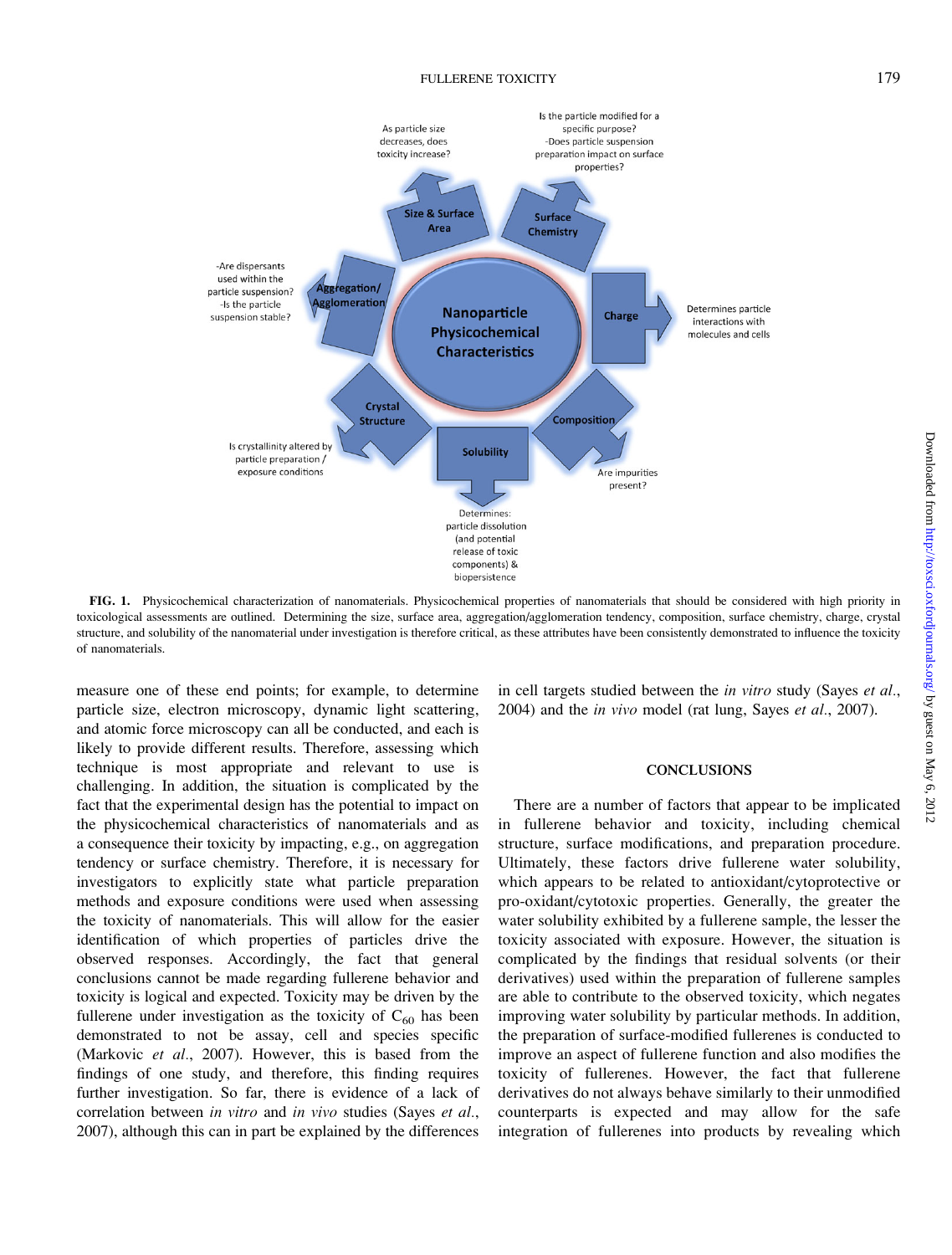attributes of particles are most influential in driving toxicological findings.

The studies conducted so far suggest that fullerene toxicity involves an oxidant-driven response, suggesting that toxicity evaluations should evaluate the potential of fullerenes to cause oxidative stress and related consequences, such as inflammation or genotoxicity. The studies conducted with fullerenes thus far are rather limited in terms of models used, targets investigated, and mechanisms of toxicity. Much more work is required to generate sufficient knowledge to inform a risk assessment. Accordingly, it is unrealistic to make generalizations about the behavior of fullerenes from the limited number of studies that have been conducted as investigations into the toxicity of fullerenes via specific routes of delivery, or at particular cell and organ targets, are often too few in number to make definite conclusions about fullerene behavior. In addition, the quality (including the concentrations used and experimental model) of conducted experiments is relevant to consider, which is of vital importance when considering the risk associated with fullerene exposure.

### FUNDING

European Commission FP7 funded project: Engineered Nanoparticles: Review of Health and Environmental Safety (218433).

# ACKNOWLEDGMENTS

The authors would like to thank all participants of the ENRHES project for useful discussions. The authors would especially like to thank Steve Hankin who was responsible for the management of the project and Sheona Peters for helping with the literature search.

### **REFERENCES**

- Baker, G. L., Gupta, A., Clark, M. L., Valenzuela, B. R., Staska, L. M., Harbo, S. J., Pierce, J. T., and Dill, J. A. (2008). Inhalation toxicity and lung toxicokinetics of  $C_{60}$  fullerene nanoparticles and microparticles. Toxicol. Sci. 101, 122–131.
- Bedrov, D., Smith, G. D., Davande, H., and Li, L. (2008). Passive transport of  $C_{60}$  fullerenes through a lipid membrane: a molecular dynamics simulation study. J. Phys. Chem. B 112, 2078–2084.
- Belgorodsky, B., Fadeev, L., Kolsenik, J., and Gozin, M. (2006). Formation of a soluble stable complex between pristine C60-fullerene and a native blood protein. Chembiochem. 7, 1783–1789.
- Benyamini, H., Shulman-Peleg, A., Wolfson, H. J., Belgorodsky, B., Fadeev, L., and Gozin, M. (2006). Interaction of C60-fullerene and carboxyfullerene with proteins: docking and binding site alignment. Bioconjug. Chem. 17, 378–386.
- Bogdanovic, V., Stankov, K., Icevic, I., Zikic, D., Nikolic, A., Solajic, S., Djordjevic, A., and Bogdanovic, G. (2008). Fullerenol  $C_{60}(OH)_{24}$  effects on

antioxidative enzymes activity in irradiated human erythroleukemia cell line. J. Radiat. Res. 49, 321–327.

- Brown, D. M., Wilson, M. R., MacNee, W., Stone, V., and Donaldson, K. (2001). Size-dependent proinflammatory effects of ultrafine polystyrene particles: a role for surface area and oxidative stress in the enhanced activity of ultrafines. Toxicol. Appl. Pharmacol. 175, 191–199.
- BSI Report. (2007). PAS 136 Terminology for Nanomaterials. Available at: [http://](http://shop.bsigroup.com/en/Browse-by-Subject/Nanotechnology/Terminologies-for-nanotechnologies/. Accessed November 24, 2009.) [shop.bsigroup.com/en/Browse-by-Subject/Nanotechnology/Terminologies](http://shop.bsigroup.com/en/Browse-by-Subject/Nanotechnology/Terminologies-for-nanotechnologies/. Accessed November 24, 2009.)[for-nanotechnologies/. Accessed November 24, 2009.](http://shop.bsigroup.com/en/Browse-by-Subject/Nanotechnology/Terminologies-for-nanotechnologies/. Accessed November 24, 2009.)
- Bullard-Dillard, R., Creek, K. E., Scrivens, W. A., and Tour, J. M. (1996). Tissue sites of uptake of <sup>14</sup>C labelled C<sub>60</sub>. Bioorg. Chem. **24,** 376–385.
- Chen, B. X., Wilson, S. R., Das, M., Coughlin, D. J., and Erlanger, B. F. (1998a). Antigenicity of fullerenes: antibodies specific for fullerenes and their characteristics. Proc. Natl. Acad. Sci. U.S.A. 95, 10809-10813.
- Chen, C., Xing, G., Wang, J., Zhao, Y., Li, B., Tang, J., Jia, G., Wang, T., Sun, J., Xing, L., et al. (2005). Multihydroxylated  $[Gd@C_{82}(OH)_{22}]n$ nanoparticles: antineoplastic activity of high efficiency and low toxicity. Nano Lett. 5, 2050–2057.
- Chen, H. H., Yu, C., Ueng, T. H., Chen, S., Chen, B. J., Huang, K. J., and Chiang, L. Y. (1998b). Acute and subacute toxicity study of water-soluble polyalkylsulfonated  $C_{60}$  in rats. Toxicol. Pathol. 26, 143-151.
- Dhawan, A., Taurozzi, J. S., Pandey, A. K., Shan, W., Miller, S. M., Hashsham, S. A., and Tarabara, V. V. (2006). Stable colloidal dispersions of C60 fullerenes in water: evidence for genotoxicity. Environ. Sci. Technol. 40, 7394–7401.
- Donaldson, K., and Stone, V. (2003). Current hypotheses on the mechanisms of toxicity of ultrafine particles. Ann. Ist. Super. Sanita. 39, 405-410.
- Donaldson, K., Tran, C. L., Jimenez, L. A., Duffin, R., Newby, D., Mills, N., MacNee, W., and Stone, V. (2005). Combustion-derived nanoparticles: a critical review of their toxicology following inhalation exposure. Part. Fibre Toxicol. 2, 1–14.
- Duffin, R., Tran, L., Brown, D., Stone, V., and Donaldson, K. (2007). Proinflammogenic effects of low-toxicity and metal nanoparticles in vivo and in vitro: highlighting the role of particle surface area and surface reactivity. Inhal. Toxicol. 19, 849–856.
- Duffin, R., Tran, C. L., Clouter, A., Brown, D. M., MacNee, W., Stone, V., and Donaldson, K. (2002). The importance of surface area and specific reactivity in the acute pulmonary inflammatory response to particles. Ann. Occup. Hyg. 46, 242–245.
- Dugan, L. L., Gabrielsen, J. K., Yu, S. P., Lin, T. S., and Choi, D. W. (1996). Buckminsterfullerenol free radical scavengers reduce excitotoxic and apoptotic death of cultured cortical neurons. Neurobiol. Dis. 3, 129–135.
- Erlanger, B. F., Chen, B. X., Zhu, M., and Brus, L. (2001). Binding of an antifullerene IgG monoclonal antibody to single wall carbon nanotubes. Nano Lett. 1, 465-467.
- Ferin, J., Oberdorster, G., and Penney, D. P. (1992). Pulmonary retention of ultrafine and fine particles in rats. Am. J. Respir. Cell Mol. Biol. 6, 535–542.
- Fortner, J. D., Lyon, D. Y., Sayes, C. M., Boyd, A. M., Falkner, J. C., Hotze, E. M., Alemany, L. B., Tao, Y. J., Guo, W., Ausman, K. D., et al. (2005).  $C_{60}$  in water: nanocrystal formation and microbial response. *Environ*. Sci. Technol. 39, 4307–4316.
- Friedman, S. H., DeCamp, D. L., Sijbesma, R., Srdanov, G., Wudl, F., and Kenyon, G. L. (1993). Inhibition of the HIV-1 protease by fullerene derivatives: model building studies and experimental verification. J. Am. Chem. Soc. 115, 6506–6509.
- Fujita, K., Morimoto, Y., Ogami, A., Myojyo, T., Tanaka, I., Shimada, M., Wang, W. N., Endoh, S., Uchida, K., Nakazato, T., et al. (2009). Gene expression profiles in rat lung after inhalation exposure to  $C(60)$  fullerene particles. Toxicology 258, 47-55.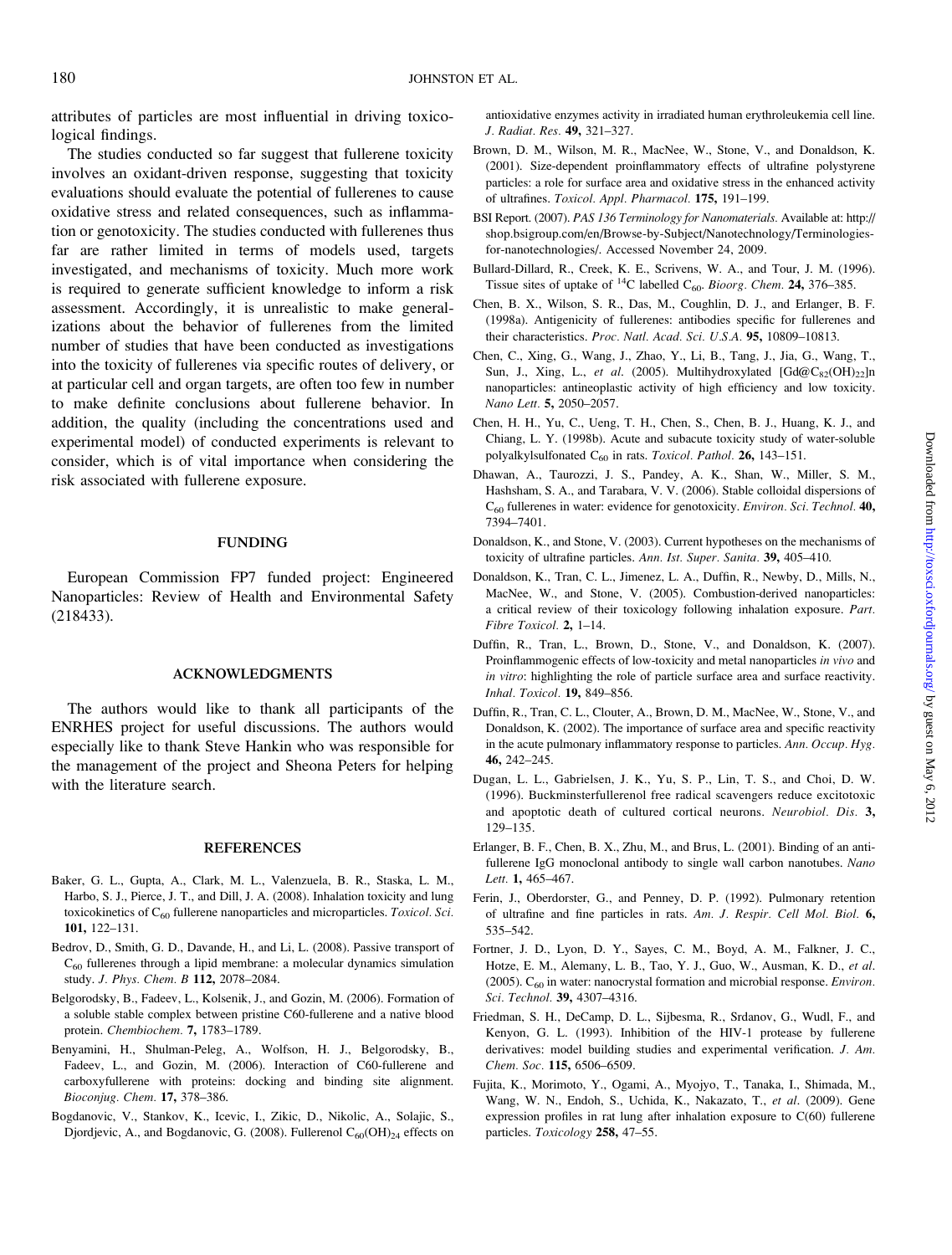- Gharbi, N., Pressac, M., Hadchouel, M., Szwarc, H., Wilson, S. R., and Moussa, F. (2005). [60]Fullerene is a powerful antioxidant in vivo with no acute or subacute toxicity. Nano Lett. 5, 2578–2585.
- Halford, B. (2006). Fullerene for the face. Chem. Eng. News 84, 47.
- Harhaji, L., Isakovic, A., Vucicevic, L., Janjetovic, K., Misirkic, M., Markovic, Z., Todorovic-Markovic, B., Nikolic, N., Vranjes-Djuric, S., Nikolic, Z., et al. (2008). Modulation of tumor necrosis factor-mediated cell death by fullerenes. Pharm. Res. 25, 1365–1376.
- Henry, T. B., Menn, F. M., Fleming, J. T., Wilgus, J., Compton, R. N., and Sayler, G. S. (2007). Attributing effects of aqueous C60 nano-aggregates to tetrahydrofuran decomposition products in larval zebrafish by assessment of gene expression. Environ. Health. Perspect. 115, 1059–1065.
- Huang, S. T., Liao, J. S., Fang, H. W., and Lin, C. M. (2008). Synthesis and anti-inflammation evaluation of new  $C_{60}$  fulleropyrrolidines bearing biologically active xanthine. Bioorg. Med. Chem. Lett. 18, 99–103.
- Huczko, A., Lange, H., and Calko, E. (1999). Fullerenes: experimental evidence for a null risk of skin irritation and allergy. Fullerene Sci. Technol. 7, 935–939.
- Injac, R., Perse, M., Cerne, M., Potocnik, N., Radic, N., Govedarica, B., Djordjevic, A., Cerar, A., and Strukelj, B. (2009). Protective effects of fullerenol  $C_{60}(OH)_{24}$  against doxorubicin-induced cardiotoxicity and hepatotoxicity in rats with colorectal cancer. Biomaterials 30, 1184-1196.
- Isakovic, A., Markovic, Z., Nikolic, N., Todorovic-Markovic, B., Vranjes-Djuric, S., Harhaji, L., Raicevic, N., Romcevic, N., Vasiljevic-Radovic, D., Dramicanin, M., et al. (2006). Inactivation of nanocrystalline  $C_{60}$ cytotoxicity by gamma-irradiation. Biomaterials 27, 5049–5058.
- Jacobsen, N. R., Pojana, G., White, P., Moller, P., Cohn, C. A., Korsholm, K. S., Vogel, U., Marcomini, A., Loft, S., and Wallin, H. (2008). Genotoxicity, cytotoxicity, and reactive oxygen species induced by single-walled carbon nanotubes and C(60) fullerenes in the FE1 mutatrade mark mouse lung epithelial cells. Environ. Mol. Mutagen. 49, 476–487.
- Kagan, V. E., Bayir, H., and Shvedova, A. A. (2005). Nanomedicine and nanotoxicology: two sides of the same coin. Nanomedicine 1, 313–316.
- Kamat, J. P., Devasagayam, T. P. A., Priyadarsini, K. I., and Mohan, H. (2000). Reactive oxygen species mediated membrane damage induced by fullerene derivatives and its possible biological implications. Toxicology 155, 55–61.
- Kroto, H. W., Heath, J. R., Obrien, S. C., Curl, R. F., and Smalley, R. E. (1985). C60: buckminsterfullerene. Nature, 318, 162–163.
- Lin, A. M., Fang, S. F., Lin, S. Z., Chou, C. K., Luh, T. Y., and Ho, L. T. (2002). Local carboxyfullerene protects cortical infarction in rat brain. Neurosci. Res. 43, 317–321.
- Lyon, D. Y., Adams, L. K., Falkner, J. C., and Alvarezt, P. J. (2006). Antibacterial activity of fullerene water suspensions: effects of preparation method and particle size. Environ. Sci. Technol. 40, 4360–4366.
- Markovic, Z., Todorovic-Markovic, B., Kleut, D., Nikolic, N., Vranjes-Djuric, S., Misirkic, M., Vucicevic, L., Janjetovic, K., Isakovic, A., Harhaji, L., et al. (2007). The mechanism of cell-damaging reactive oxygen generation by colloidal fullerenes. Biomaterials 28, 5437–5448.
- Maynard, A. D., Aitken, R. J., Butz, T., Colvin, V., Donaldson, K., Oberdörster, G., Philbert, M. A., Ryan, J., Seaton, A., Stone, V., et al. (2006). Safe handling in nanotechnology. Nature 444, 267–269.
- Mori, T., Ito, S., Matsubayashi, K., and Sawaguchi, T. (2007). Comparison of nitric oxide synthase inhibitors, phospholipase A2 inhibitor and free radical scavengers as attenuators of opioid withdrawal syndrome. Behav. Pharmacol. 18, 725–729.
- Mori, T., Takada, H., Ito, S., Matsubayashi, K., Miwa, N., and Sawaguchi, T. (2006). Preclinical studies on safety of fullerene upon acute oral administration and evaluation for no mutagenesis. Toxicology 225, 48–54.
- Nielsen, G. D., Roursgaard, M., Jensen, K. A., Poulsen, S. S., and Larsen, S. T. (2008). In vivo biology and toxicology of fullerenes and their derivatives. Basic Clin. Pharmacol. Toxicol. 103, 197–208.
- Porter, A. E., Muller, K., Skepper, J., Midgley, P., and Welland, M. (2006). Uptake of  $C_{60}$  by human monocyte macrophages, its localization and implications for toxicity: studied by high resolution electron microscopy and electron tomography. Acta. Biomater. 2, 409–419.
- Powell, M. C., and Kanarek, M. S. (2006). Nanomaterial health effects–Part one, Background and current knowledge. Wisconsin Medical journal. 105, 16–20.
- Qiao, R., Roberts, A. P., Mount, A. S., Klaine, S. J., and Ke, P. C. (2007). Translocation of  $C_{60}$  and its derivatives across a lipid bilayer. Nano Lett. 7, 614–619.
- Radomski, A., Jurasz, P., Alonso-Escolano, D., Drews, M., Morandi, M., Malinski, T., and Radomski, M. W. (2005). Nanoparticle-induced platelet aggregation and vascular thrombosis. Br. J. Pharmacol. 146, 882–893.
- Roberts, J. E., Wielgus, A. R., Boyes, W. K., Andley, U., and Chignell, C. F. (2008). Phototoxicity and cytotoxicity of fullerol in human lens epithelial cells. Toxicol. Appl. Pharmacol. 228, 49-58.
- Roursgaard, M., Poulsen, S. S., Kepley, C. L., Hammer, M., Nielsen, G. D., and Larsen, S. T. (2008). Polyhydroxylated C60 fullerene (fullerenol) attenuates neutrophilic lung inflammation in mice. Basic Clin. Pharmacol. Toxicol. 103, 386–388.
- Rouse, J. G., Yang, J., Barron, A. R., and Monteiro-Riviere, N. A. (2006). Fullerene-based amino acid nanoparticle interactions with human epidermal keratinocytes. Toxicol. In Vitro 20, 1313-1320.
- Rouse, J. G., Yang, J., Ryman-Rasmussen, J. P., Barron, A. R., and Monteiro-Riviere, N. A. (2007). Effects of mechanical flexion on the penetration of fullerene amino acid-derivatized peptide nanoparticles through skin. Nano Lett. 7, 155–160.
- Sayes, C. M., Fortner, J. D., Guo, W., Lyon, D. Y., Boyd, A. M., Ausman, K., Tao, Y. J., Sitharaman, B., Wilson, L. J., Hughes, J. B., et al. (2004). The differential cytotoxicity of water-soluble fullerenes. Nano Lett. 4, 1881–1887.
- Sayes, C. M., Gobin, A. M., Ausman, K. D., Mendez, J., West, J. L., and Colvin, V. L. (2005). Nano- $C_{60}$  cytotoxicity is due to lipid peroxidation. Biomaterials 26, 7587–7595.
- Sayes, C. M., Marchione, A. A., Reed, K. L., and Warheit, D. B. (2007). Comparative pulmonary toxicity assessments of  $C_{60}$  water suspensions in rats: few differences in fullerene toxicity in vivo in contrast to in vitro profiles. Nano Lett. 7, 2399–2406.
- Schinazi, R. F., Sijbesma, R., Srdanov, G., Hill, C. L., and Wudl, F. (1993). Synthesis and virucidal activity of a water-soluble, configurationally stable, derivatised  $C_{60}$  fullerene. Antimicrob. Agents Chemother. 37, 1707–1710.
- Scrivens, W. A., Tour, J. M., Creek, K. E., and Pirisi, L. (1994). Synthesis of  $14$ C-labelled C<sub>60</sub>, its suspension in water, and its uptake by human keratinocytes. J. Am. Chem. Soc. 116, 4517–4518.
- Sera, N., Tokiwa, H., and Miyata, N. (1996). Mutagenicity of the fullerene  $C_{60}$ generated singlet oxygen dependent formation of lipid peroxides. Carcinogenesis 17, 2163–2169.
- Stoeger, T., Reinhard, C., Takenaka, S., Schroeppel, A., Karg, E., Ritter, B., Heyder, J., and Schulz, H. (2006). Instillation of six different ultrafine carbon particles indicates a surface area threshold dose for acute lung inflammation in mice. Environ. Health Perspect. 114, 328–333.
- Stone, V., Shaw, J., Brown, D. M., MacNee, W., Faux, S. P., and Donaldson, K. (1998). The role of oxidative stress in the prolonged inhibitory effect of ultrafine carbon black on epithelial cell function. Toxicol. In Vitro 12, 649–659.
- Tabata, Y., Murakami, Y., and Ikada, Y. (1997). Photodynamic effect of polyethylene glycol-modified fullerene on tumour. Jpn J. Cancer Res. 88, 1108–1116.